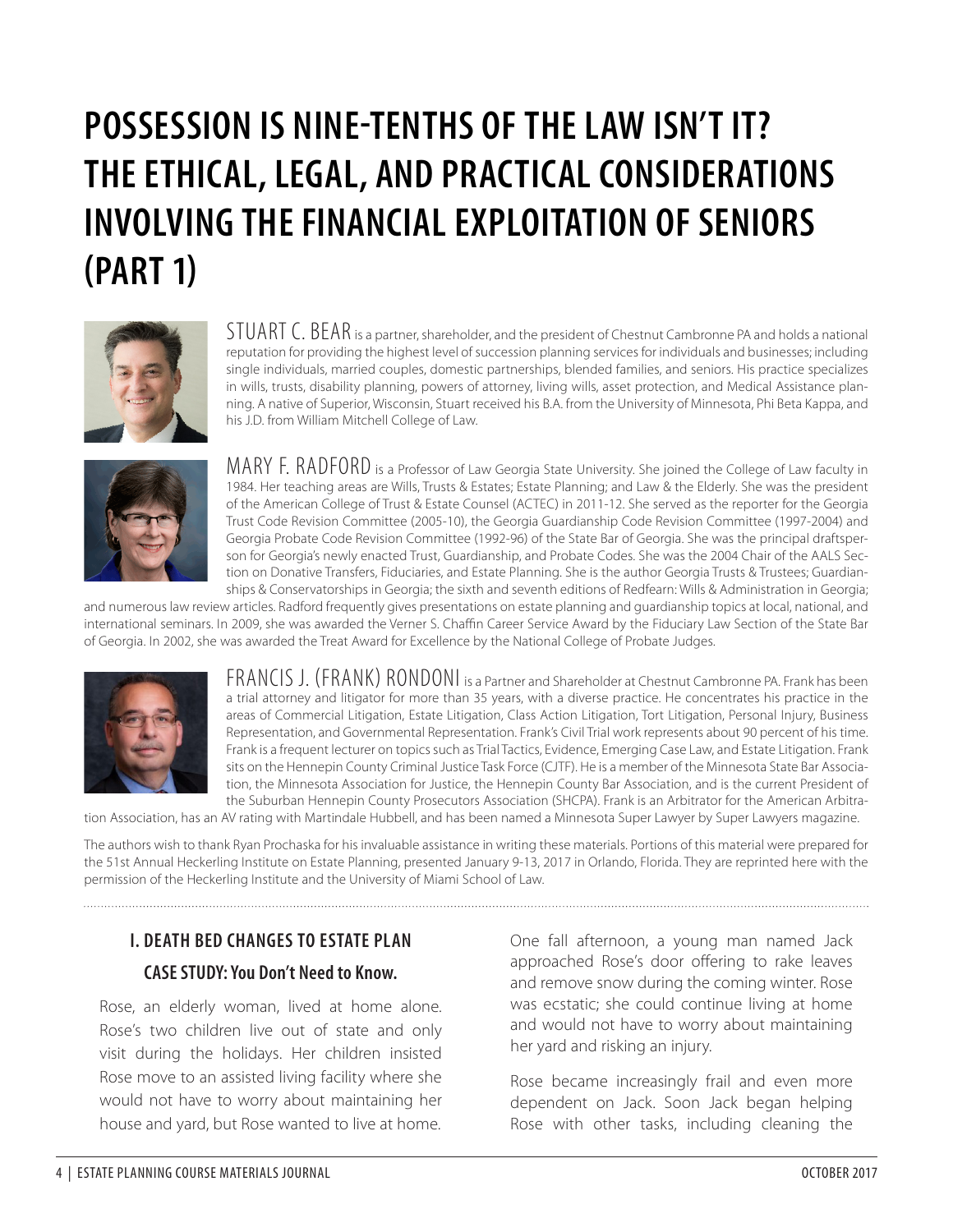inside of her house, driving her to various appointments and running various errands.

After Rose died, and curious about the amount they would inherit, Rose's children reached out to financial institutions where she had assets. Rose's children find out Jack took Rose an attorney to execute a power of attorney and will. Over a sixmonth-period, Jack liquidated Rose's assets. Rose's children discovered her will left everything to Jack.

#### **A. The Need for Testamentary Capacity**

As a threshold matter, a testator must have testamentary capacity to make a will. This includes knowing the nature and extent of his or her property, who will take that property, and the plan for disposing of property in that way. See, e.g., In re Estate of Kottke, 6 P.3d 243, 246 (Alaska 2000); In re Estate of Gallavan, 89 P.3d 521, 522 (Colo. App. 2004); Norwest Bank Minn. N., N.A. v. Beckler, 663 N.W.2d 571, 579 (Minn. Ct. App. 2003).

Testamentary capacity is a relatively low bar to meet. So low, in fact, that not even a death bed change to a will creates the presumption that the testator did not have testamentary capacity. See, e.g., Don F. Vaccaro, Annotation, Solicitation of Testator to Make a Will of Specified Bequest as Undue Influence, 48 A.L.R.3d 961 § 9 (2016); Colleen F. Carew et al., Testamentary Capacity—Conditions That May Affect Testator's Capacity— Old Age, Ill Health, Physical Weakness—"Deathbed" Will Not Presumptively Invalid, 2 Harris N.Y. Estates: Probate Admin. & Litig. § 24:245 (6th ed. 2015); Romualdo P. Eclavea et al., Opportunity to Change Will; Deathbed Will, 64 Cal. Jur. 3d Wills § 176 (2015). However, such death bed changes are closely scrutinized and often invite legal challenges precisely because the will is made in such close proximity to the death of the testator such that it would not be unreasonable to question whether the testator really did understand what effect his will or changes to his will might mean. See Carew, supra; American Bar Association, Family Legal Guide, ch. 16, 3 (3rd ed. 2004), http://www.americanbar.org/content/dam/aba/migrated/publiced/practical/books/family\_legal\_guide/ chapter\_16.authcheckdam.pdf. Someone who is near death by definition is either mentally or physically frail, or possibly both. Therefore, near death testamentary changes run the risk of being challenged for lack of testamentary capacity. For example, an estranged, previously disinherited, son is given an inheritance in an equal share to his siblings after a deathbed change to his father's

will. Siblings may be further encouraged to contest a deathbed will under similar circumstances, particularly when the bequest is to an individual who would not normally be the subject of the decedent's bounty.

#### **B. Undue Influence**

The Boomer Project recently conducted online interviews with 523 seniors and 1,279 adult caregivers, to determine the most common fears among elderly adults.<sup>1</sup> The top ten fears of elderly adults were:

- 1. Loss of independence;
- 2. *Declining health* (emphasis added);
- 3. Running out of money;
- 4. Not being able to live at home;
- 5. Death of a spouse or other family member;
- 6. Inability to manage their own activities of daily living;
- 7. Not being able to drive;
- 8. Isolation or loneliness;
- 9. Strangers caring for them; and
- 10. Fear of falling or hurting themselves.

Any individual, including a child, friend, neighbor or predator, can exploit these fears to get what they want from an elderly individual. For example, a child threatens to stop caring for their elderly parent and take them to a nursing home unless their parent updates their will to leave that child an increased percentage of the estate.

Often times, when an individual is near death, they are particularly vulnerable to influence or suggestion. In fact, because of this proximity to death and the uncertainty as to the existence of testamentary capacity, a child, caregiver, or beneficiary of the original will should be on the lookout for undue influence, or persuasion by a third party that substitutes the wishes of the party or another for those of the testator so that the testator produces and/or executes a will he or she otherwise would not have. Michael J. Cote, Under Influence in Execution of Will, 36 Am. Jur. Proof of Facts 2d 109, § 1 (2015). Most states recognize that some kind of presumption for undue influence arises from the presence of some elements of undue influence.<sup>2</sup> Eunice L. Ross & Thomas J. Reed, Undue Influence, Will Contests § 7:10 (2d ed.). Generally, the presumption arises when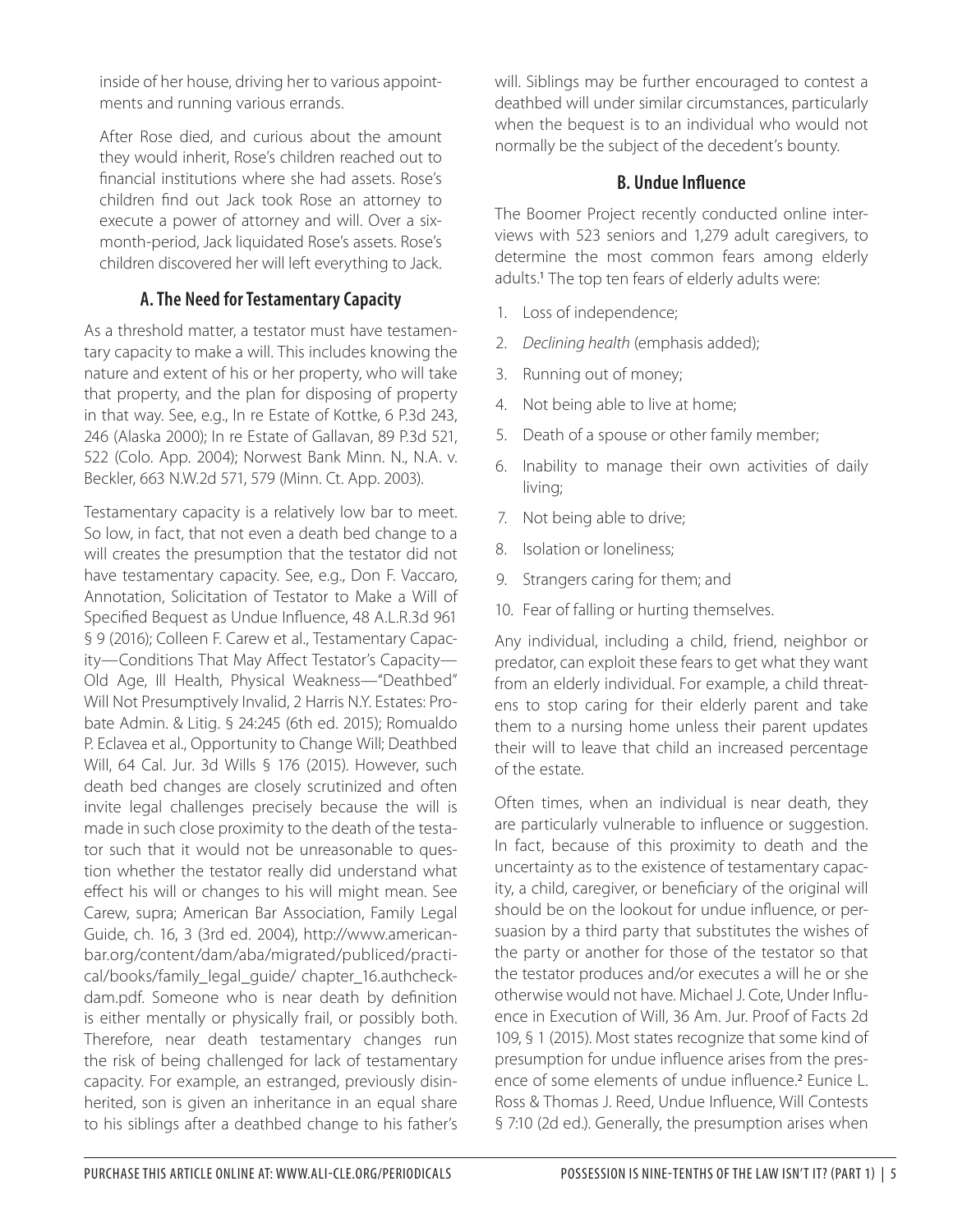there is a confidential relationship between the testator and the person encouraging deathbed changes to the will, typically along with suspicious circumstances and/or when a third party acquires "unconscionable" benefits as a result (i.e., the new beneficiary suddenly inherits most of the testator's property in the revised will; also, when the new beneficiary has attempted to isolate the testator from family members and/or original will beneficiaries). See id.

Practitioners recognize that attorneys-in-fact are not immune from unduly influencing the principal-testator they have been selected to protect. See generally Jane A. Black, The Not-So-Golden Years: Power of Attorney, Elder Abuse, and Why Our Laws Are Failing A Vulnerable Population, 82 St. John's L. Rev. 289 (2008). Rather, financial exploitation has become one of the leading types of elder abuse and it is often done at the hands of attorneys-in-fact. See id. at 291. If undue influence is found, then the death bed will may be determined invalid in whole or in part, and property may pass according to the original will, or intestate succession. See e.g., In re Carother's Estate, 150 A. 585, 586 (Pa. 1930); Estate of Hamilton v. Morris, 67 S.W.3d 786, 795 (Tenn. Ct. App. 2001).

As a reminder, undue influence analysis likewise also applies to lifetime transfers (including deeds, gifting, etc.) such as when the third party "deprives the donor of free agency in order to obtain a post-death benefit." Ross & Reed, supra, § 9:9. That is, undue influence is not limited only to wills but also to will substitutes. Note, however, that each state has its own definition as what constitutes the impairment of free agency. Id. § 9.9 n.1 (listing state definitions for Colorado, Connecticut, Indiana, Iowa, Kansas, Massachusetts, Maine, Michigan, Minnesota, Mississippi, Missouri, Nebraska, New York, New Carolina, Ohio, South Carolina, Tennessee, and Texas).

#### **C. When Undue Influence Becomes Criminal**

Relatedly, many states have implemented specific financial exploitation laws aimed at combating undue influence against vulnerable adults (in deathbed situations and beyond) in their criminal codes and/or as part of adult protection rules and regulations.<sup>3</sup> These laws differ significantly among jurisdictions, and punishments range from felony convictions in criminal codes to adverse agency findings in rules and regulations. See id. Historically, states often omit caregivers, attorneys-in-fact, and family members from these statutes and rules due to the presumption that family members and fiduciaries will

care for the elder notwithstanding research to the contrary. See id. Many states are quickly catching up to enact or amend statues to specifically address the growing problem of financial exploitation of vulnerable adults.

Prominent cases of undue influence rising to the criminal level include those of Mark McCay in Texas and Randy Ray Richardson in Oregon. McCay was charged with, and convicted of, attempted theft after he induced an incapacitated 88-year-old woman to sign on her death bed a will he had written that benefitted him. McCay's second will failed because of a technicality involving witness signatures. More importantly, the Texas Court of Appeals found the indictment of attempted theft against McCay was sufficient *even though* the State did not plead lack of testamentary capacity or undue influence. McCay v. State, No. 05-12- 01199-CR, 2015 WL 5247081, at \*3 (Tex. App. Sept. 9, 2015), petition for discretionary review filed (Oct. 2, 2015). The court reasoned, "These terms [of "testamentary capacity" and "undue influence"] . . . are rooted in the civil law and are meaningful in probate proceedings. In a criminal proceeding, the State can prove the accused attempted to appropriate property unlawfully in many ways. One of those ways is by proving the owner did not give effective consent." Similarly, Richardson was convicted by a trial court for first-degree aggravated theft and obtaining execution of a document by deception in another death-bed will signing. State v. Richardson, 288 P.3d 995, 996 (2012). However, the Oregon Court of Appeals reversed Richardson's conviction because of a hearsay error committed by the lower court. Id. at 998.

# **II. DISPUTED TRANSFER OF AN INCAPACITATED OR ELDERLY RELATIVE**

# **CASE STUDY: Granny-Snatching**

Eleanor has three children; her oldest child, Mike, lives out of state and visits every Christmas for a day or two. Eleanor's two daughters live in the same town and see her at least every other day. Mike contacts Eleanor one cold winter day (as mom lives in Minnesota), and suggests that at his expense, he take her down to Arizona for a couple weeks to "defrost." Eleanor willingly accepts this invitation.

Instead of getting on a flight to Arizona, Mike flies Eleanor to his hometown. Mike e-mails his sisters alleging they have been abusing mom for years; however there has been no evidence of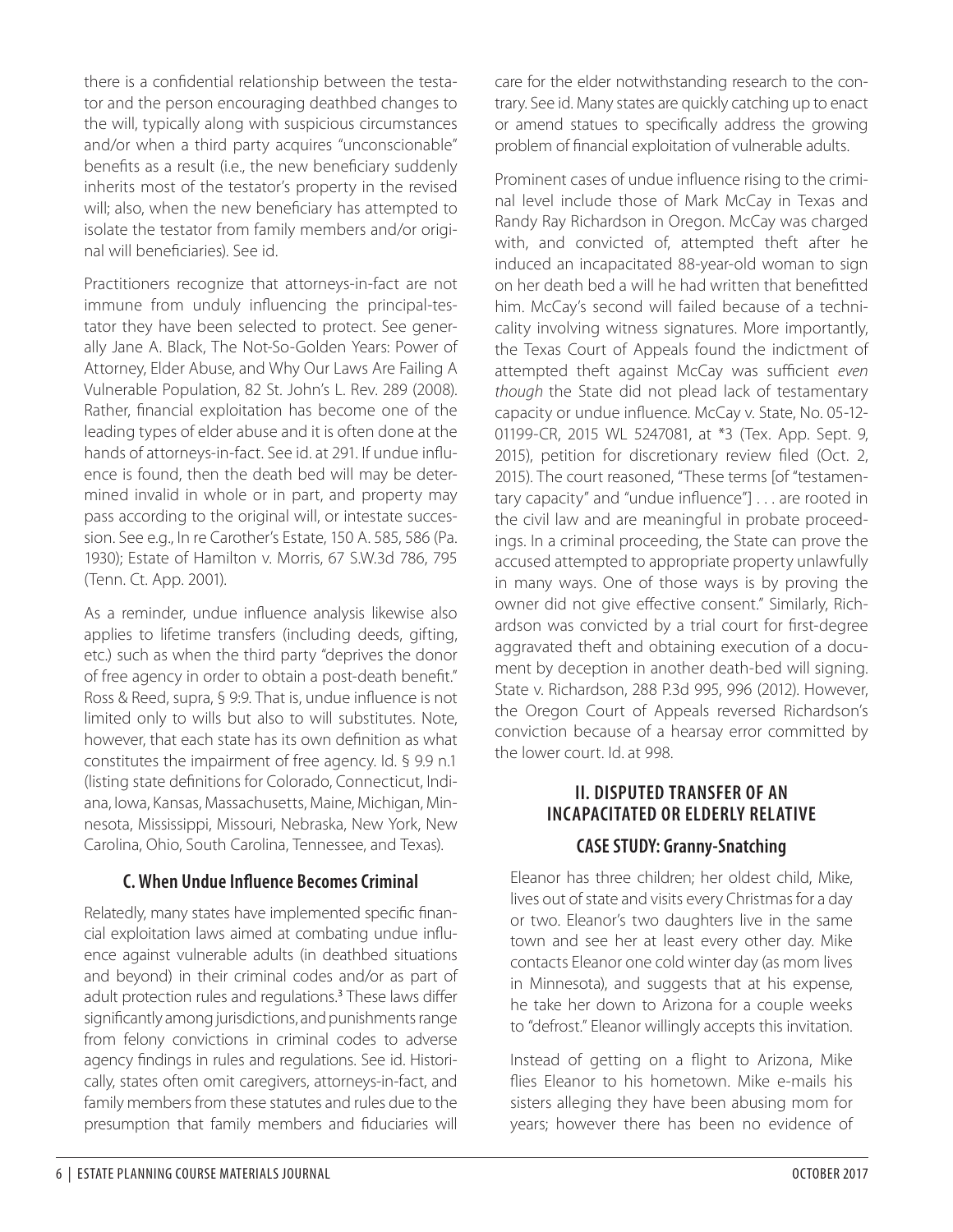any abuse. Shortly thereafter, Eleanor's accounts are closed, and her assets are reestablished in accounts owned jointly with Mike. Mike will not allow his sisters to visit mom, and he took away her cell phone. The sisters believe Mike is brainwashing mom and prohibiting her from making decisions on her own.

#### **A. The Hardship of Clandestine Transfers**

The end of an elder's life is difficult for families to manage, and conflicts may arise among the elder's loved ones. Sometimes, these relationships may be so tumultuous that one of these people may actually induce the elder to leave their residence in one state to come join the person in another state without the knowledge of the others. This inducement to move, pejoratively termed "granny-snatching," makes determining jurisdiction for guardianships difficult, expensive, and sometimes even harmful to the elder where the snatcher aims to financially exploit the elder, often further resulting in abuse or neglect as well.

#### **B. Uniform Adult Guardianship and Protective Proceedings Jurisdiction Act**

#### **1. Jurisdictional Priorities and Notice**

Enacted in 45 states,<sup>4</sup> the Uniform Adult Guardianship and Protective Proceedings Jurisdiction Act (UAGP-PJA) establishes jurisdiction priorities for guardianship proceedings. *See* Unif. Adult Guardianship & Protective Proceedings Jurisdiction Act § 203 (2011) [hereinafter UAGPPJA]. The Act grants default jurisdiction to the probate court of the home state, which is defined as the state in which the elder "was physically present, including any period of temporary absence, for at least six consecutive months immediately before the filing of a petition for a protective order or the appointment of a guardian." Id. § 201(a)(2). The Act also allows a home state to be found, in the alternative, where the elder has been present for a six-month period that ends within six months of the filing of such petition. Id.

If the elder has no home state, then the state with which the elder has a "significant connection" is selected. Id. § 203(1), (2)(A). In addition to requiring more than "mere physical presence," the finding of a significant connection depends on four factors under the UAGPPJA:

1. The location of the respondent's family and other persons required to be notified of the guardianship or protective proceeding;

- 2. The length of time the respondent at any time was physically present in the state and the duration of any absence;
- 3. The location of the respondent's property; and
- 4. The extent to which the respondent has ties to the state such as voting registration, state or local tax return filing, vehicle registration, driver's license, social relationship, and receipt of services.

Id. § 201(b). For example, the Arizona Court of Appeals provided a quick analysis on "home state" and "significant connection" in Woestman v. Russell, 356 P.3d 319, 321 (Ariz. Ct. App. 2015). The court determined that the protected person had no home state where he had "claimed to be from Montana, provided police addresses in three different states, and [had] a criminal history involving offenses in six different states." Id. As such, Arizona was found to be a significant-connection state because the protected person had been involved in a car accident, retained an attorney, and has family that maintains residence there. Id. That is, pursuant to Arizona's UAGPPJA, Arizona was found to have jurisdiction for a conservatorship proceeding as a significant connection state. Id.

Note that a guardianship may still be sought in a significant-connection state when the elder does have a home state. Id. § 203(2)(B). However, the significant-connection state will have jurisdiction only where a guardianship petition has not been filed in the home state prior to or during the significant-connection state's proceeding and no objection to the significant-connection state's jurisdiction has been filed. Id. § 203(2)(B)(i)–(ii). Indeed, the jurisdiction of the significant-connection state is further checked by section 206's "appropriate forum" safeguards, which allow the significant-connection state to consider, among other factors, "whether abuse, neglect, or exploitation of the respondent has occurred or is likely to occur and which state could best protect the respondent from the abuse, neglect, or exploitation" and "the length of time the respondent was physically present in or was a legal resident of this or another state." Id. §§ 203(2)(B)(iii), 206(c).

Likewise, any court may pick up jurisdiction, if deemed appropriate, where it has been declined by the home state and/or the significant-connection state. Id. § 203(3). Section 204 also provides a safety valve to possible jurisdiction problems by allowing "special jurisdiction" to courts without section 203 jurisdiction specifically for provisional or temporary orders. Section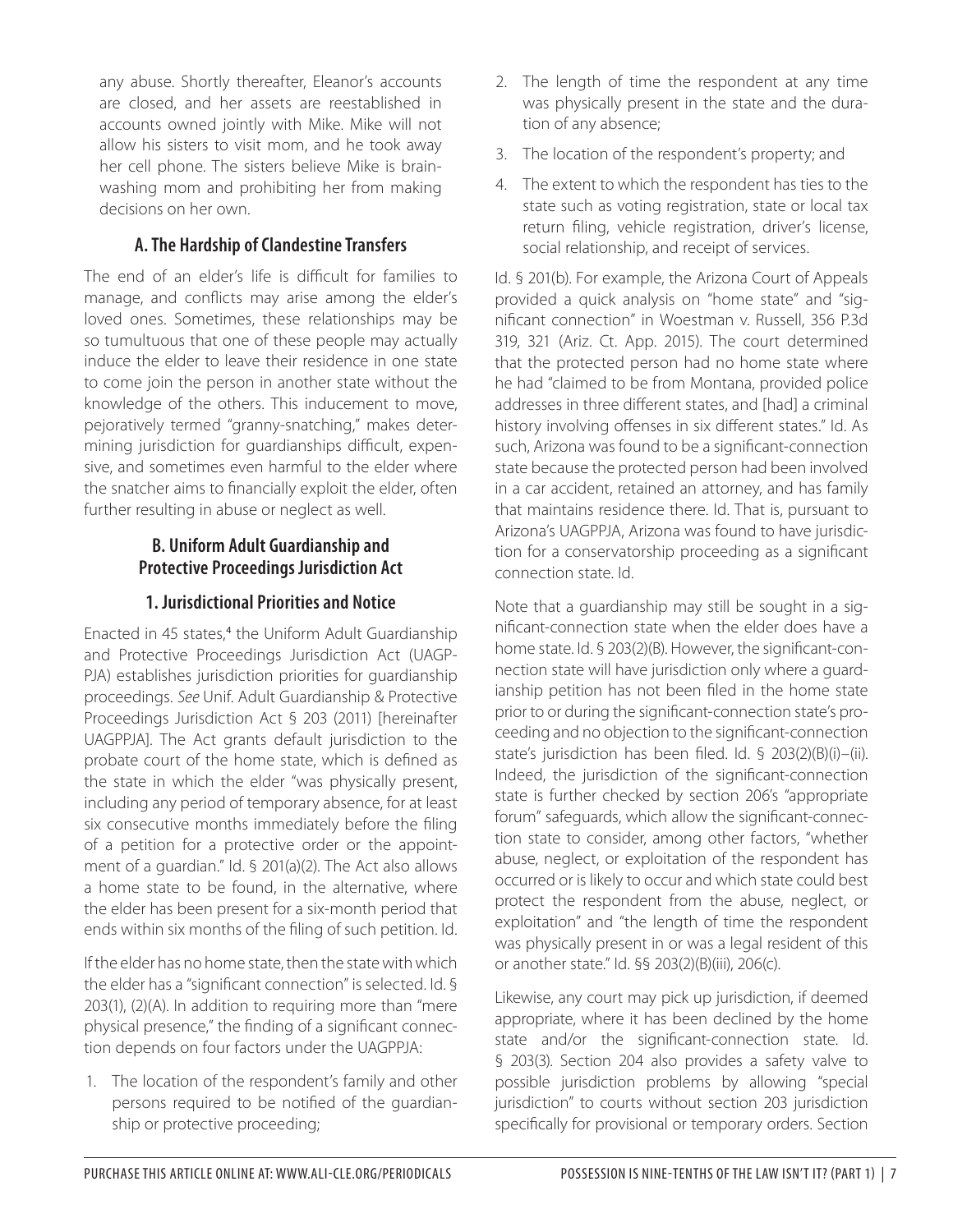208 further protects the jurisdiction of the home state by requiring notice if a petition was brought in a nonhome-state to "those persons who would be entitled to notice of the petition if a proceeding were brought in the [elder's] home state." Note that once jurisdiction is established, that court has "exclusive and continuing" jurisdiction until the court terminates the proceeding. Id. § 205.

#### **2. Transferring Jurisdiction or Enforcing Original Guardianship Order When Travel is Not Clandestine**

Relatedly, article 3 provides for the transfer of jurisdictions that would terminate jurisdiction in one state in favor of another. See id. §§ 205, cmt.; 301. Again, notice is required when the petition for transfer is filed with the original state. Id. § 301(b). The court then determines whether:

- 1. The protected person is physically present in or is reasonably expected to move permanently to the other state, or the protected person has a significant connection to the other state considering the factors in Section 201(b);
- 2. An objection to the transfer has not been made or, if an objection has been made, the objector has not established that the transfer would be contrary to the interests of the protected person; and
- 3. Adequate arrangements will be made for management of the protected person's property.

Id. § 301(d). If these factors are present, then the court issues a provisional order granting the transfer to the state while directing the guardian to petition the other state to accept the original guardianship. Id. § 301(e). The petition to the other state is also accompanied by notice to entitled persons. Id. § 302(b).

Generally, the other state will grant a provisional order accepting the guardianship as long as there is no objection and the guardian is eligible to serve as such in that state. Id. § 302(d); see also Sears v. Hampton, 143 So. 3d 151, 157 (Ala. 2013) (concluding that the accepting court is only to decide whether the provisional order from the transferring court is to be accepted, not to appoint a new or different guardian). The original state terminates the guardianship only after receiving a provisional order and necessary documentation from the accepting court. Id. § 301(f). The accepting state, likewise, issues a final order after receiving the order for termination from the original court. Id. § 302(e). From there, within

90 days, the accepting state can modify the guardianship as necessary to conform with state laws. Id. § 302(f).

Indeed, this process can apply even when the accepting state has not adopted the UAGPPJA. In re Guardianship of Louise D., 3 N.Y.S.3d 918, 919–20 (N.Y. Sur. 2015) (approving transfer to non-adoptee-state Florida from New York where the above process had been followed and the appropriate factors found). Also acceptance of a foreign guardianship may actually be in the laws of non-adoptee states. Kurt M. Simatic, Someone's Afoot: Wisconsin's Foreign Guardianship Transfer Law, 95 Marq. L. Rev. 1083, 1103 (2012) ("A petition for the receipt and acceptance of a foreign guardianship in Wisconsin is appropriate if the foreign ward resides in Wisconsin or intends to move to Wisconsin.").

Where a transfer is inappropriate, article 4 provides for registration of a foreign guardianship upon petition and notice from the guardian. UAGPPJA § 401. Registration gives the guardian the power to enforce the guardianship and the powers it grants in a state without jurisdiction. See id. § 403(a).

#### **C. Possible Loopholes and Outcomes**

While the UAGPPJA's adoption has been nearly universal, the handful of states that have not adopted it remain as loopholes that could continue to perpetuate "granny-snatching." The protections of UAGPPJA do not apply in states where the Act has not been enacted. Brittany Griffin Smith, Note, Granny Snatching and Personal Jurisdiction—An Argument for A New Federal Interpleader, 100 Ky. L.J. 411, 412–13 (2012). However, even in these states, the traditional analysis of jurisdiction may nonetheless maintain personal jurisdiction where the snatching takes place after a petition in the non-adoptee-state has been filed. See In re Guardianship of Graham, 963 So. 2d 275, 279 (Fla. Dist. Ct. App. 2007). At Chestnut Cambronne, we were successful in establishing jurisdiction in Minnesota, where the elder had been domiciled, even though she had been taken to Michigan—a non-adoptee state.

#### **III. REPRESENTING A CLIENT WHOSE CAPACITY APPEARS TO BE DIMINISHED**

#### **CASE STUDY: My Overly Helpful Home Health Care Aide.**

Mrs. Neusbaum is a very old client of yours that you have known for more than two decades and you last updated her Will and other estate planning documents about 10 years ago. Mrs. Neusbaum is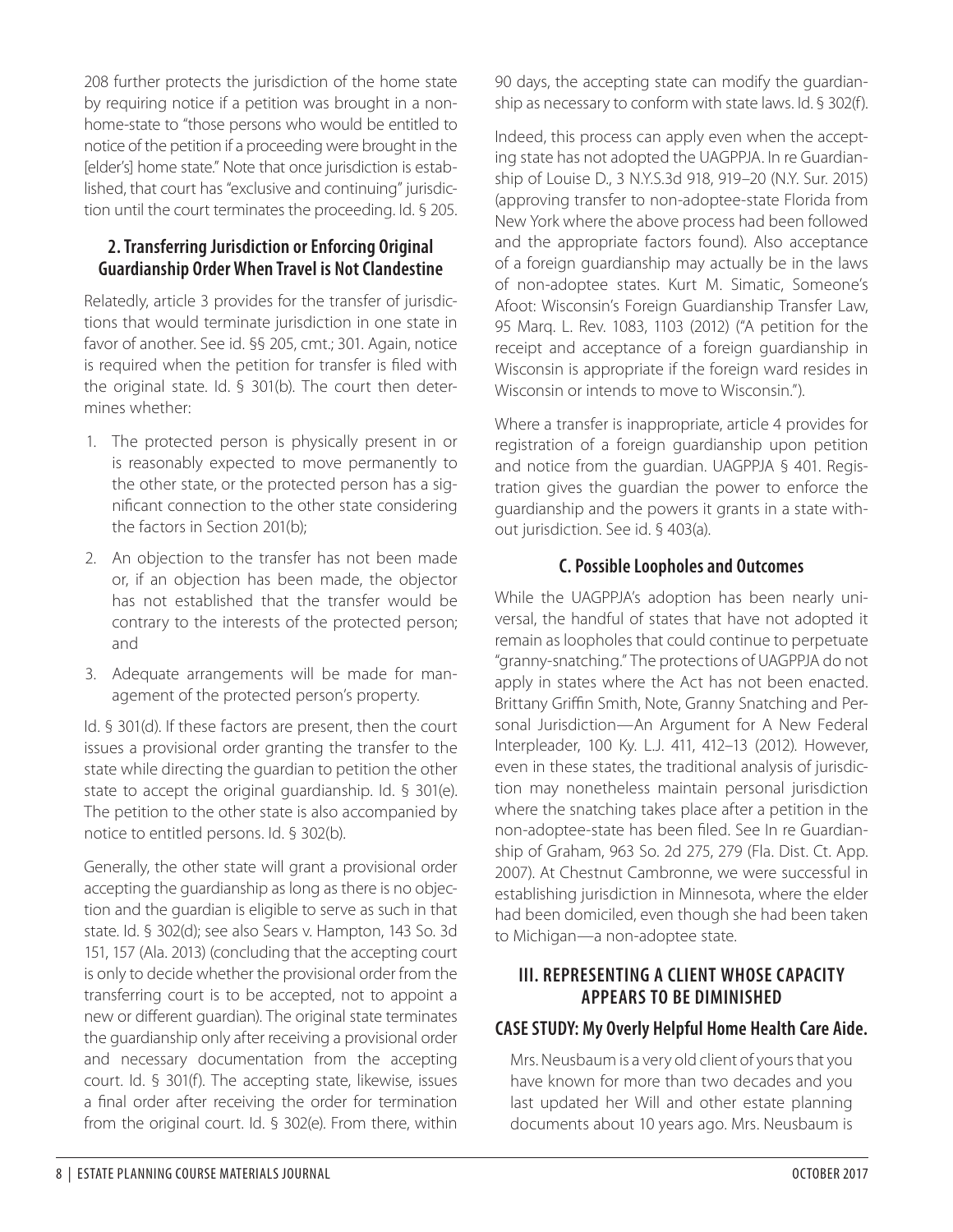a widow with no living children, but has all of her life been close to her two nieces and was leaving her entire estate to her two nieces.

Mrs. Neusbaum comes into your office with her home health aide, Matilda, who Mrs. Neusbaum promptly introduces to you as the daughter she never had and in whom she now has complete trust. Mrs. Neusbaum goes on to announce that she wants to update all of her estate planning documents, leaving everything to Matilda, who smiles sweetly throughout the whole process.

Concerned, you ask to speak to Mrs. Neusbaum alone and she says no, I want my Matilda with me and I want her to be present during all our discussions. Based on your experience, you have very significant concerns both relative to capacity, and more importantly, the relationship of capacity and undue influence. You consider the following:

- 1. Drafting Mrs. Neusbaum a new will with the concern she might go elsewhere;
- 2. Refusing to draft the will;
- 3. Insisting meeting with Mrs. Neusbaum alone;
- 4. Scheduling a time for Mrs. Neusbaum to come back to your office and calling her nieces; or
- 5. Calling Adult Protection.

#### **A. Option 1: Draft the Will**

MRPC Rule 1.2 states, "A lawyer shall abide by a client's decisions concerning the objectives of representation and, as required by Rule 1.4, shall consult with the client as to the means by which they are to be pursued.

#### **B. Option 2: Decline to Draft the Will**

#### **1. Clients with Diminished Capacity**

MRPC 1.14 provides as follows:

(a) When a client's capacity to make adequately considered decisions in connection with a representation is diminished, whether because of minority, mental impairment or for some other reason, the lawyer shall, as far as reasonably possible, maintain a normal client-lawyer relationship with the client.

## **2. Assessing the Client's Capacity**

MRPC 1.14, Comment 6: "In determining the extent of the client's diminished capacity, the lawyer should consider and balance such factors as:

- 1. the client's ability to articulate reasoning leading to a decision;
- 2. variability of state of mind and ability to appreciate consequences of a decision; the substantive fairness of a decision; and
- 3. the consistency of a decision with the known long-term commitments and values of the client.
- 4. In appropriate circumstances, the lawyer may seek guidance from an appropriate diagnostician."

#### **3. Does the Client Have the Capacity to Enter into the Desired Transaction?**

- 1. Differing transactions have differing levels of capacity (e.g., testamentary capacity vs. capacity to contract.)
- 2. Different states have different levels of capacity for the same transaction:
- 3. O.C.G.A. §53-12-23: "A person has capacity to create an inter vivos trust to the extent that such person has legal capacity to transfer title to property inter vivos. A person has capacity to create a testamentary trust to the extent that such person has legal capacity to devise or bequeath property by will."
- 4. N.C.G.S.A. § 36C-6-601: "The capacity required to create, amend, revoke, or add property to a revocable trust or to direct the actions of the trustee of a revocable trust, is the same as that required to make a will."
- 5. Client must have capacity at the time the transaction is entered into. Even a client who has been placed under a guardianship may retain some capacity—e.g., testamentary capacity ("lucid interval").

#### **4. Lawyer's Duty to Assess Capacity**

- 1. In re Hughes Revocable Trust, 2005 WL 2327095 (Mich. App. 2005): The attorney had "a responsibility to assess his client's mental capacity." Lawyer in this case had been told that the testator was often confused. When he met with the testator and her husband, the husband did all the talking. The court criticized the attorney for making no attempt to determine the testator's capacity.
- 2. San Diego Op. 1990-3 (1990): "A lawyer must be satisfied that the client is competent to make a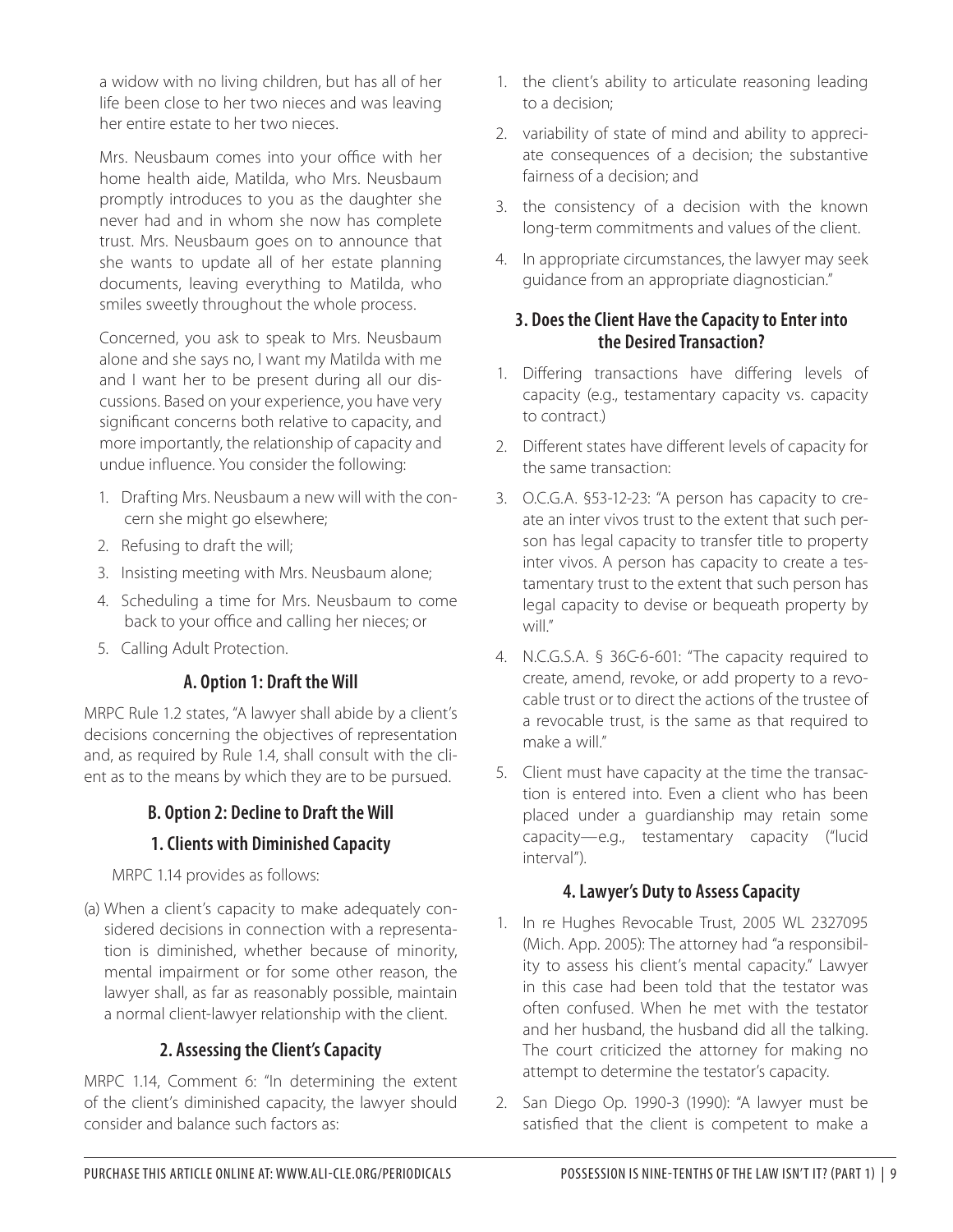will and is not acting as a result of fraud or undue influence. . . . The attorney should schedule an extended interview with the client without any interested parties present and keep a detailed and complete record of the interview.

- 3. Logotheti v. Gordon, 414 Mass. 308, 607 N.E.2d 715 (1993): "An attorney owes to a client, or a potential client, for whom the drafting of a will is contemplated, a duty to be reasonably alert to indications that the client is incompetent or is subject to undue influence and, where indicated, to make reasonable inquiry and a reasonable determination in that regard. An attorney should not prepare or process a will unless the attorney reasonably believes the testator is competent and free from undue influence"
- 4. Norton v. Norton, 672 A.2d 53 (Del. 1993) (dicta): Lawyer who drafted the will did not meet with the testator until the day he came to the hospital to present her with a document drafted at the direction of one of the testator's children that left her estate primarily to that child. "Although the question of testamentary capacity was not the principal focus of this appeal, we take the occasion to emphasize the importance for a lawyer who drafts a will, particularly for an aged or infirm testator, to be satisfied concerning competence and to make certain that the instrument as drafted represents the intentions of the testator. . . . [D]irect communication which precedes drafting of the instrument should be the norm if the lawyer is to discharge his obligation of assessing testamentary competence."

#### **5. Steps To Maximize or Enhance the Client's Capacity**

- 1. Multiple short meetings: ask the same questions and look for consistency.
- 2. Time of day ("Sundowner's Syndrome").
- 3. Bright lighting and minimum background noise and interruptions.
- 4. Speak clearly while facing client.
- 5. Speak slowly and give client plenty of time to think before expecting a response: don't finish the client's sentences for him or her.
- 6. Avoid using legal terms without explaining them.
- 7. Draw diagrams.
- 8. Use larger font in documents.
- 9. Offer the client alternatives to the client's desired course of action: ask the client to reiterate those alternatives to you and why she has or has not chosen one.
- 10. Allow clients ample time to review documents, both in advance and in the lawyer's office.
- 11. Meet at client's home or facility in which client is residing.
- 12. Without disclosing confidential information, consult with family members or caregivers as to how best to communicate with the client; when is best time to talk with client; how medications affect client, etc.

#### **C. Option 3: Insist on Meeting Alone**

Although Mrs. Neusbaum has already stated she wants Matilda to be present during all conversations, contact her following the meeting to insist she come into the office alone or offer to meet at her house when Matilda is not present.

#### **D. Options 4 and 5: Contacting Family Members or Adult Protection**

#### **1. Confidentiality**

MRPC 1.6 provides as follows:

(a) A lawyer shall not reveal information relating to the representation of a client unless the client gives informed consent, the disclosure is impliedly authorized in order to carry out the representation or the disclosure is permitted by paragraph (b).

MRPC 1.14 provides as follows:

- (b) When the lawyer reasonably believes that the client has diminished capacity, is at risk of substantial physical, financial or other harm unless action is taken and cannot adequately act in the client's own interest, the lawyer may take reasonably necessary protective action, including consulting with individuals or entities that have the ability to take action to protect the client and, in appropriate cases, seeking the appointment of a guardian ad litem, conservator or guardian.
- (c) Information relating to the representation of a client with diminished capacity is protected by Rule 1.6. When taking protective action pursuant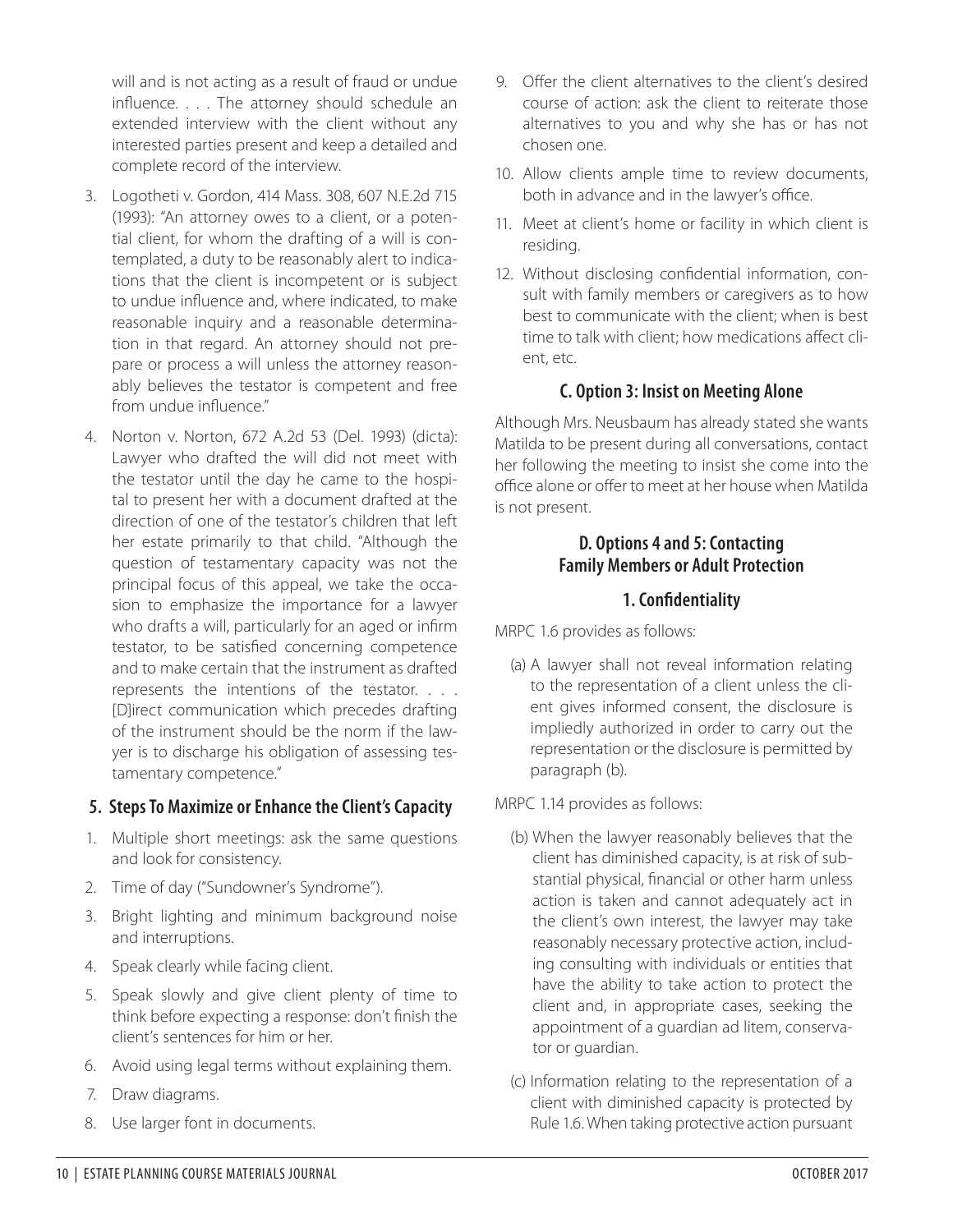to paragraph (b), the lawyer is impliedly authorized under Rule 1.6(a) to reveal information about the client, but only to the extent reasonably necessary to protect the client's interests.

#### **2. Lawyer's Duty to Take Protective Action**

ABA Legal Formal Ethics Opinion 96-404 (examining an earlier version of MRPC 1.14):

A client who is making decisions that the lawyer considers to be ill-considered is not necessarily unable to act in his own interest, and the lawyer should not seek protective action merely to protect the client from what the lawyer believes are errors in judgment.

Although not expressly dictated by the Model Rules, the principle of respecting the client's autonomy dictates that the action taken by a lawyer who believes the client can no longer adequately act in his or her own interest should be the action that is reasonably viewed as the least restrictive action under the circumstances.

The nature of the relationship and the representation are relevant considerations in determining what is the least restrictive action to protect the client's interests. Even where the appointment of a guardian is the only appropriate alternative, that course, too, has degrees of restriction. For instance, if the lawyer-client relationship is limited to a single litigation matter, the least restrictive course for the lawyer might be to seek the appointment only of a guardian ad litem, so that the lawyer will be able to continue the litigation for the client. On the other hand, a lawyer who has a long-standing relationship with a client involving all of the client's legal matters may be more broadly authorized to seek appointment of a general guardian or a guardianship over the client's property, where only such appointment would enable the lawyer to fulfill his continuing responsibilities to the client under all the circumstances of the representation.

# **IV. KNOW WHO YOUR CLIENT IS CASE STUDY: What Do You Mean I'm Impaired?**

Attorney gets a call one afternoon from a longtime client, Alex, whose elderly mother was arrested for driving under the influence. According to Alex, mom was driving home from bingo, lost control

of the vehicle, and struck a stop sign. The police arrested her for driving while under the influence.

Alex indicates there is a question as to whether or not mom was impaired as a result of alcohol, or her new prescription medications, or possibly a combination of both. Alex has questions regarding how to get mom out of jail, and how to defend mom on these charges. Mom was charged with driving under the influence 30 years ago.

Alex has questions about mom's driver's license. Alex has been worried about her driving for quite some time and questions whether mom should be driving at all. Derek inquires as to whether or not mom could or should get her license back at this point, irrespective of the alcohol/prescription drug related charges.

#### **A. Elderly Prescription Drug and Alcohol Use**

Older adults are the largest users of prescription medication, yet with advancing age they are more vulnerable to adverse reactions to the medications they are taking.<sup>5</sup> A survey in the United States of a representative sampling of 2206 community-dwelling adults, aged 62 through 85 years, was conducted by in-home interviews and use of medication logs between 2010 and 2011.<sup>6</sup> At least one prescription medication was used by 87 percent and five or more prescription medications were used by 36 percent of the individuals surveyed. Id. Additionally, 35 percent of those surveyed used over-the-counter medications. Id.

The young-old (ages 66-74) have been found to be more adherent to medication regimens than middleaged older adults, but after age 75, older adults present decreased comprehension of medication instructions and adherence. Id. Living arrangements influence the older person's ability to manage medications, and older adults who live alone were found to be more prone to medication errors. Id.

Over recent decades alcohol consumption has increased among those who are older than 65 years.<sup>7</sup> Alcohol is more toxic in the aging organism because of changes in its metabolism, distribution and elimination, which lead to central nervous system effects at lower levels of intake; also, aging organs such as brain and liver are more sensitive to the toxicity of alcohol. *Id*. Also, elderly people take more drugs, and ethanol and these drugs may interact; therefore, alcohol consumption can modify serum drug concentrations and their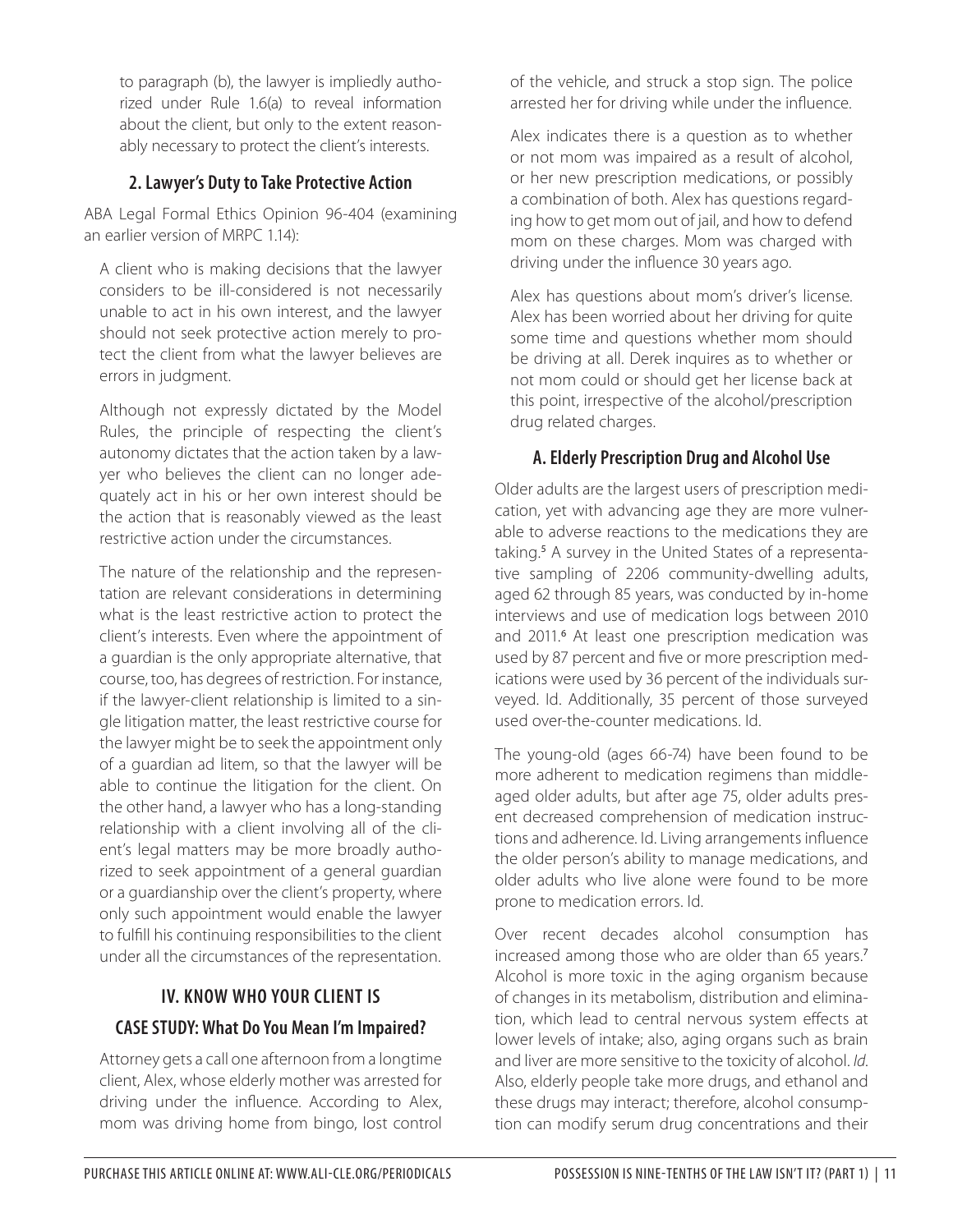toxicity. Id. For these reasons, alcohol should be used in moderation, especially among those of older age. Id.

#### **B. Statutes**

Many states have a particular section of the Driving Under the Influence ("DUI") code that pertains to driving under the influence of drugs. Typically, the elements of DUI are driving or operating a motor vehicle and being under the influence of alcohol or a controlled substance.

Some states have implemented a list of controlled substances within their DUI statutes. For example, under Kentucky Revised Statutes Annotated §1 89A.010(1)(d): A person shall not operate or be in physical control of a motor vehicle anywhere in this state while the presence of [any Schedule I controlled substance except marijuana, Alprazolam, Amphetamine, Buprenorphine, Butalbital, Carisoprodol, Cocaine, Diazepam, Hydrocodone, Meprobamate, Methadone, Methamphetamine, Oxycodone, Promethazine, Propoxyphene, and Zolpidem] is detected in the blood, as measured by a scientifically reliable test, or tests, taken within two hours of cessation of operation or physical control of a motor vehicle.

In many states, the fact that the drug was prescribed by a doctor is not a defense. For example, under California Vehicle Code Section 23630, the fact that any person charged with driving under the influence of any drug or combined influence of alcoholic beverages and any drug in violation of Section 23152 or 23153 is, or has been entitled to use, the drug under the laws of this state shall not constitute a defense against any violation of the sections.

## **C. Case Law**

Involuntary intoxication is not a defense when someone knowingly takes prescription medication. For example, in State v. Kain, Appellant was arrested for DUI after the arresting officer smelled alcohol and administered a field sobriety test, which Appellant failed. See 24S.W.3d 816, 817 (Tenn. Crim. App. 2000). Appellant asserted that he had three drinks from 6:30 to about 10:00 pm and that at about 11:15 he took two diet pills. Id. at 818. Appellant argued that the trial court should have recognized involuntary intoxication as a defense. Id. In this regard, Appellant made two claims. Id. The first is that the defense of involuntary intoxication is applicable to all criminal prosecutions and is not specifically excluded by the statutes prohibiting driving under the influence. Id. Additionally, Appellant

argued that even though driving under the influence is interpreted as a strict liability offense, involuntary intoxication can still be asserted as a defense, because, as a general defense, it "operates to relieve criminal culpability irrespective of the presence of intent." Id. The court held that with the law in Tennessee being that driving under the influence of a drug or intoxicant is a strict liability offense, a defendant whose intoxication results from knowingly ingesting a prescription drug and alcohol cannot avail himself of the involuntary intoxication defense. Id. at 819.

Additionally, toxicologists are not required to prove the degree of impairment or amount of drugs present in an individual's system. For example, in Hoffman v. State, Appellant was found to have violated his community control because he was driving under the influence. See 743 So.2d 130, 131 (4th DCA 1999). Appellant drove into a truck which was parked on the outside lane of the road with its flashers on. Id. The arresting officer administered a roadside sobriety test and based on the facts of the accident, the officer's observation, and Appellant's poor performance on the sobriety test, the officer arrested Appellant for DUI. Id. The breathalyzer indicated no presence of alcohol, but a urine test reflected the presence of Prozac, Soma, and Xanax, all of which were legally prescribed to Appellant. Id. The court found that it was unnecessary for the toxicologist to be able to estimate the degree of impairment or the amount of drugs in the Appellant's system. Id.

# **V. WHAT TO DO WHEN THERE IS NO HEALTH CARE DIRECTIVE**

#### **CASE STUDY: What Do You Mean I Can't Make This Decision?**

James and Katie are married, and both have three young children from previous marriages. James' three children, Joe, Matt, and Nicole, do not get along with Katie. Shortly after the marriage, Katie made it very clear she only cared about her children and not incorporating them into their new family.

James' three children noticed after Katie's mother was diagnosed with dementia, Katie would not let any other friends or family members see her. James told his children he wants his life to be preserved at all costs because of his religious beliefs. Fearing Katie would treat their father similarly to her mother, James' children urged him to get a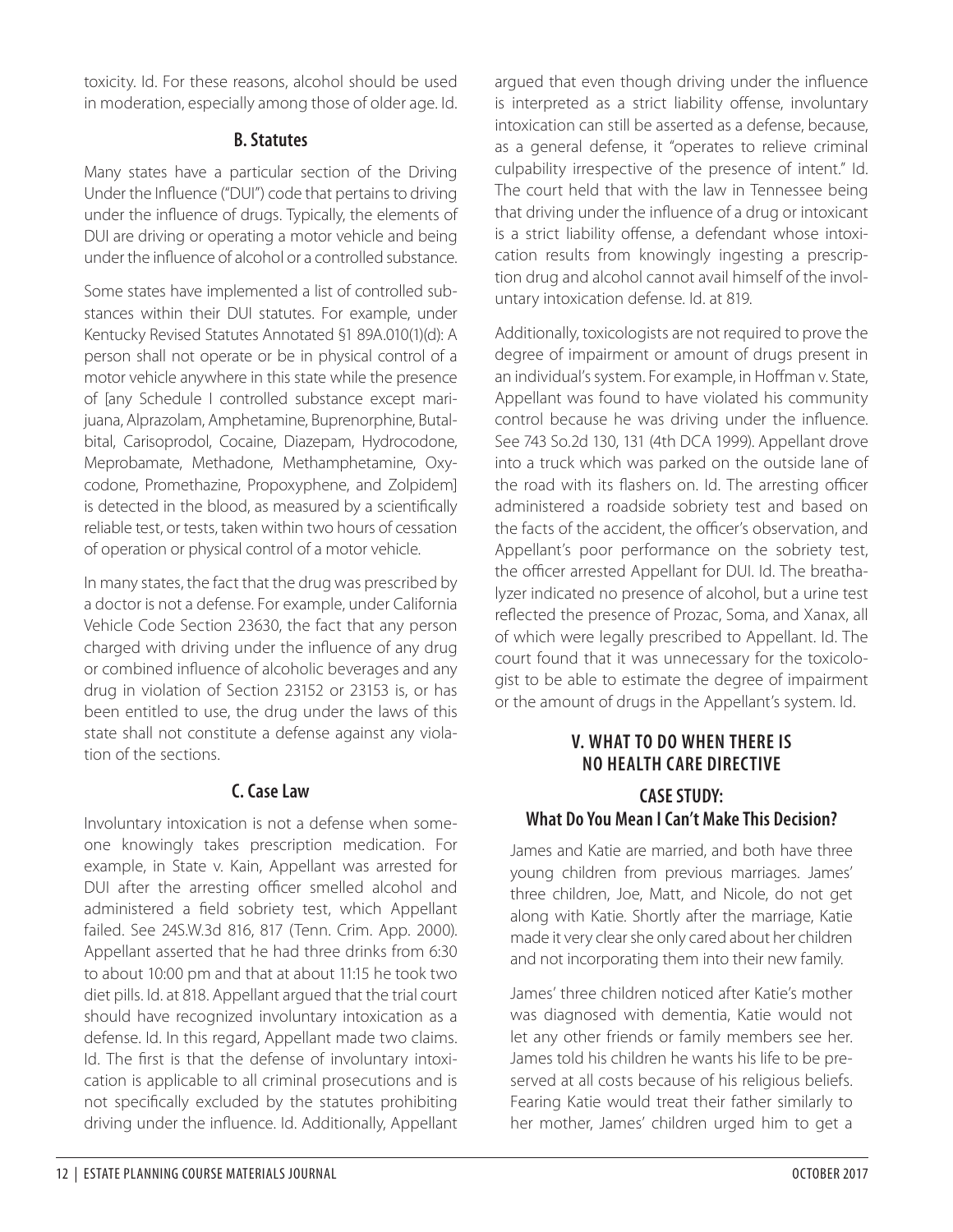health care directive naming the three of them as his health care agents.

Unfortunately, James failed to do so. James became ill and fell into a coma. The care providers took the position that James' three children and Katie must unanimously make medical decisions. Katie, caring only about the inheritance she is about to receive, and traveling the world with the pool boy, says that James did not want to be kept alive by artificial means.

#### **A. Health Care Directives Generally**

In response to various court rulings on the right to refuse life-sustaining treatment, (see, e.g., Cruzan v. Director, Missouri Dep't of Health, 497 U.S. 261 (1990); In re Quinlan, 355 A.2d 647 (NJ 1976), all fifty states (and Washington D.C.) have passed laws providing for advance health care directives (including living wills and health care powers of attorney). Diana Anderson, CELA, Review of Advance Health Care Directive Laws in the United States, the Portability of Documents, and the Surrogate Decision Maker When No Document Is Executed, NAELA J., Fall 2012, at 183. Each state's law differs but they are generally consistent in allowing an elder with mental capacity to make his end-of-life care decisions known, documented, and generally enforceable when he or she does become incapacitated. See id. These directives also provide immunity from civil wrongful death lawsuits and from ethics boards complaints to doctors who follow them when withdrawing life-sustaining treatment. Catherine J. Jones, Decisionmaking at the End of Life, 63 Am. Jur. Trials 1, § 27 (2015).

As important as it is to have an advance directive, clients should be aware that there is still a risk that doctors, hospitals and other health care providers may not always follow these directives. In Doctors Hospital of Augusta, LLC v. Alicea, 299 Ga. 315, 788 S.E.2d 392 (2016), a doctor caused a patient to be hooked up to a ventilator even though the patient's agent under her health care power of attorney had made it clear that the patient wanted no life-sustaining procedures to be applied. When the agent sued, the trial court granted summary judgment for the doctor and the hospital. The Supreme Court of Georgia reversed the grant of summary judgment. The Supreme Court pointed out that "a clear objective of the Act [that allows health care advance directives] is to ensure that in making decisions about a patient's health care, it is the will of the patient or her designated agent, and not the will of the health care provider, that controls."

#### **B. Family Decision-Making Statutes**

Additionally, 43 states<sup>8</sup> statutorily empower select family members to make treatment decisions on behalf of an incapacitated person when no health care directive exists. Id. at 194; American Bar Association Commission on Law and Aging, Default Surrogate Consent Statutes (2014), http://www.americanbar.org/content/ dam/aba/administrative/law\_aging/2014\_default\_ surrogate\_consent\_statutes.authcheckdam.pdf (ABA Comm'n L. & Aging). These statutes are called "surrogate decision-making" or "family decision-making" statutes. Aaron N. Krupp, Health Care Surrogate Statutes: Ethics Pitfalls Threaten the Interests of Incompetent Patients, 101 W. Va. L. Rev. 99, 108–09 (1998).

Generally, these "devolved" surrogates must make treatment decisions based on the "substituted judgment" standard, or what the incapacitated person's probable wishes would be if they could make the decision for themselves. Charlie Sabatino & Erica Wood, American Bar Association, Surrogate Decision-Making and Advance Directives—Nuts and Bolts, National Aging and Law Conference (2010), http://www.americanbar.org/content/dam/aba/migrated/aging/pdfs/ nalc\_sur\_d\_m.authcheckdam.pdf.

Meanwhile, a minority of states require "clear and convincing evidence" ala Cruzan to show the person's actual wishes. Id. For example, Alabama normally requires the substituted judgment standard but requires clear and convincing evidence of the person's actual desires in cases of withdrawal of life-sustaining treatment. Ala. Code § 22-8A-11(c); see also, e.g., Fla. Code §§ 765.205(1)(b), 765.401(3). Most of these statutes allow a "best interests" standard as a fall-back to the substituted judgment standard. Sabatino & Wood, supra; see also e.g., Fla. Code § 765.205(1)(b).

The tension between surrogate decision-making statutes and health care directives is an important one: the two function as alternatives, not concurrently. In other words, if the incapacitated person has a health care directive, then the family members empowered by a decision-making statute will not have authority to make health care decisions for the incapacitated person. Instead, the power to refuse life-sustaining treatment on behalf of the incapacitated person rests with the person's selected health care agent. Aaron N. Krupp,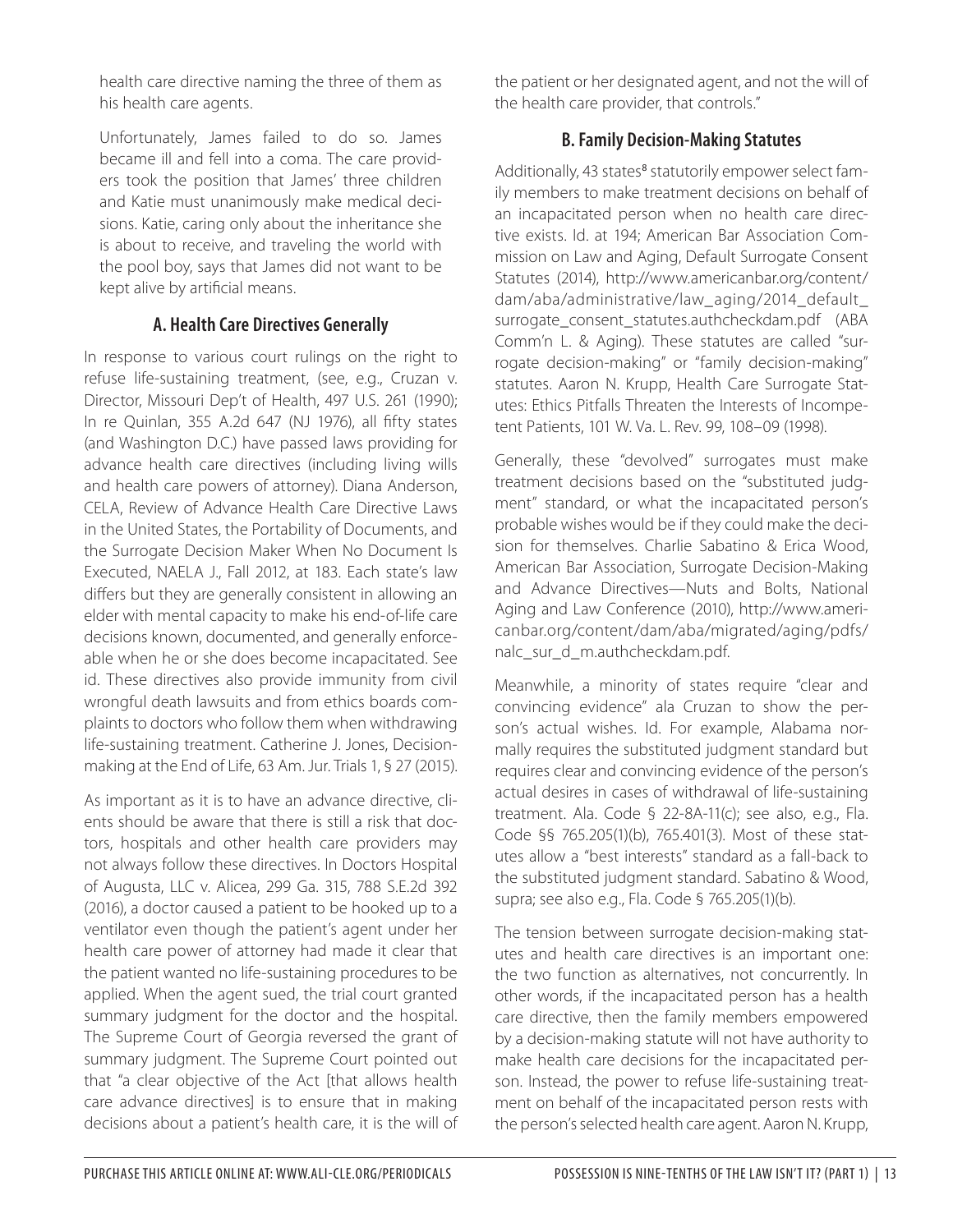supra, 108–09. In those seven states that do not have surrogate decision-making statutes, there would be no competing powers of consent. However, as stated above, the practitioner should still be aware of their jurisdiction's judicial review policies notwithstanding the health care agent's obvious claim for consent.

#### **C. No Directive and No Surrogate Statute**

Despite the fact that most Americans have definitive plans in mind for the end of their life, many have not actually drafted health care directives. Jones, supra, § 38. Additionally, there may be issues with a health care directive being recognized in a state different from the one it was drafted in—or lack of health care directive reciprocity. See Anderson, supra, at 192–93. In states without a surrogate decision-making statute,<sup>9</sup> the patient without a health care directive (or without an effective one if a reciprocity issue arises) is subject to the same issues Quinlan and Cruzan faced. Jones, supra, § 38.

Generally, the court is not involved unless a family member wishes to disrupt the status quo and withdraw life-sustaining treatment (recall that doctors are exposed to liability for withdrawing treatment absent a health care directive, and this liability encourages them to continue treating the patient). Jones, supra, § 38. While courts do generally prefer that these end-oflife decisions be decided by the family and the doctor, a number of jurisdictions require judicial review of either all decisions to withdraw life-sustaining treatment or such decisions under specific circumstances. Karl A. Menninger, Proof of Basis for Refusal or Discontinuation of Life-Sustaining Treatment on Behalf of Incapacitated Person, 40 Am. Jur. Proof of Facts 3d 287, § 16 (2015); see also U.S. Congress, Office of Technology Assessment, Life Sustaining Technologies and the Elderly 120–22 (1987).

For example, Minnesota and Massachusetts—both states without surrogate decision-making statutes require review of all decisions to withdraw life-sustaining treatment. Menninger, supra (citing Superintendent of Belchertown State School v. Saikewicz, 370 N.E.2d 417 (Mass. 1977); In re Conservatorship of Torres, 357 N.W.2d 332 (Minn. 1984)); see also In re Guardianship of Tschumy, 853 N.W.2d 728, 745 (Minn. 2014). In fact, Massachusetts holds a "substituted judgment" hearing to make this determination. Matter of R.H., 622 N.E.2d 1071, 1076 (Mass. App. Ct. 1993). In other states, specific circumstances triggering review of the decision to withdraw life-sustaining treatment include pregnancy (In re

A.C., 573 A2d 1235 (Dist. Col. App. 1990)) and minors (In re E.G., 549 N.E.2d 322 (Ill. 1989)). Menninger, supra.

In cases where no surrogate decision-making statue operates—as in Minnesota and Massachusetts—cases are often brought by guardians seeking to have health care decision-making powers granted to them so that life-sustaining treatment can be withdrawn. See, e.g., Saikewicz, 370 N.E.2d at 419, 435 (noting that petitions for the appointment of both a guardian and a guardian ad litem had been filed and granting authority to make health care decisions to guardian ad litem); Tschumy, 853 N.W.2d at 745 (finding guardian could have such authority); Matter of Quinlan, 355 A.2d 647, 651 (N.J. 1976) (appointing guardian but allocating authority to the joint decision-making power of the guardian, family, and the physician under the oversight of the hospital ethics committee). Indeed, these states generally outline health care decision-making standards in their guardianship statues.<sup>10</sup>

As a result, in states without family surrogate statutes, the appointment of a guardian (or guardian ad litem) may be necessary to assert the withdrawal of life-sustaining treatment absent a health care directive. Again, judicial review standards vary greatly by state, so practitioners are encouraged to weigh the financial and emotional costs of attempting to withdraw life-sustaining treatment. Additionally, as noted by the differing results of Quinlan, Tschumy, and Saikewicz, states also vary in what authority a guardian (or a guardian ad litem) has in the decision-making process, careful attention must be paid to the state's developed law. Note also that the determination of state law and the interpretation of statutes in relation to the common law is also diverse among states as some choose to provide that statutes are cumulative of common law so that the elder may avail themselves of the protections provided by both statute and common law; other states make no mention of this cumulative nature. See Jones, supra, § 38 n.99. Therefore, careful analysis is necessary to ensure that the right appointment is sought and that client expectations can be appropriately managed.

# **VI. UNAUTHORIZED PRACTICE OF LAW CASE STUDY: I'm a Financial Adviser and I'm Here To Help You.**

Luke is considered the most helpful financial adviser in his small farm town. Luke & Associates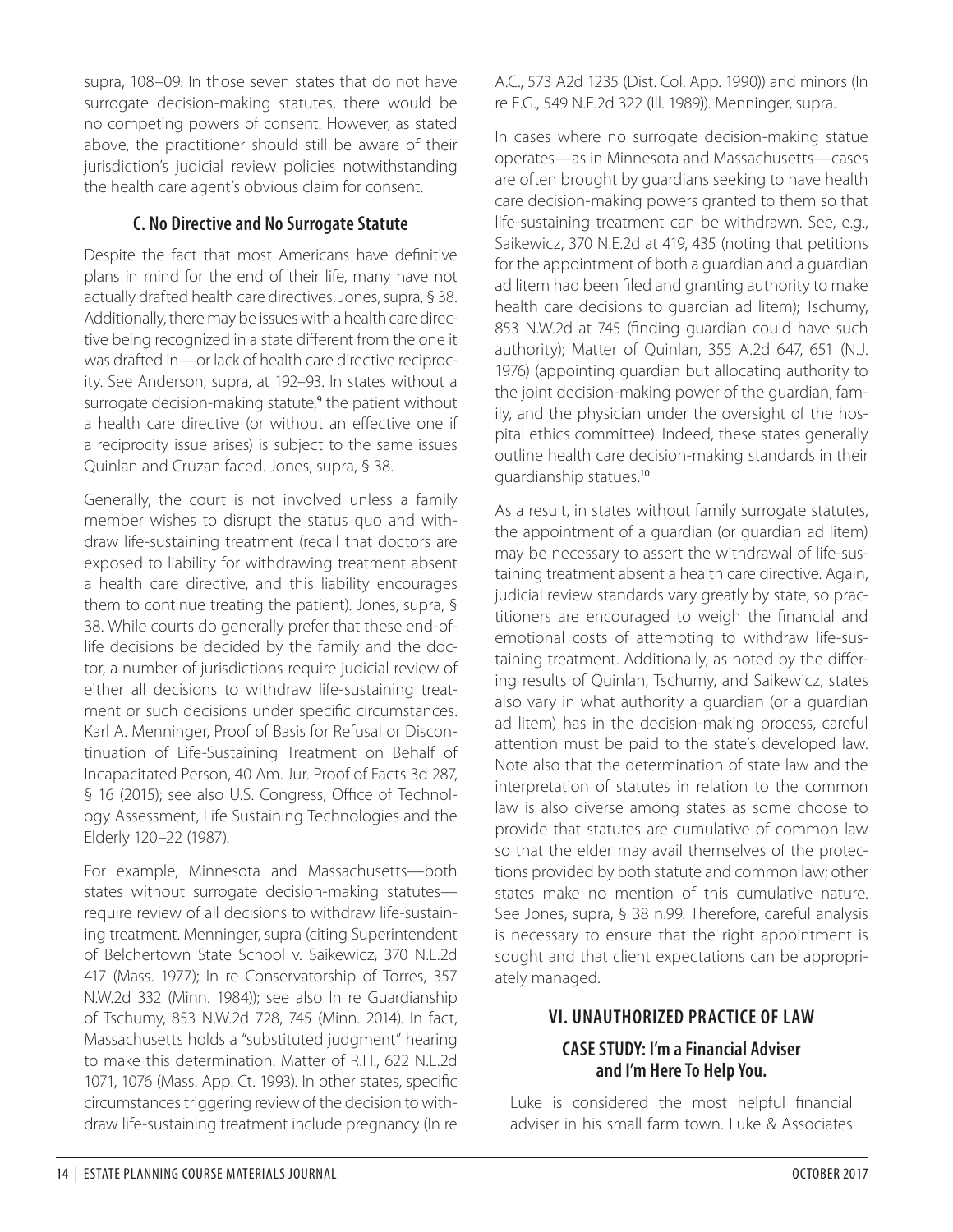strives to put its customers first, going the extra mile for each and every customer. Kristin, a longtime customer of Luke & Associates has two children, a son who farms and a daughter who lives in the city. Kristin recently visited with Luke, and Luke told her about a former client where dad died, leaving his farm to his two children, which required a probate procedure. The seemingly happy children were soon pitted against each other as both wanted to farm the land. As a result, the children do not speak to each other and their relationship is beyond repair; in Luke's words, all because of probate. The children ended up having to sell the farm, which had been in the family for over 150 years.

Upon hearing this story, Kristin wanted to know what could be done to avoid probate and prevent the family from losing the farm. Luke suggested that she establish all of her bank accounts as joint tenants with rights of survivorship with her daughter and draft a transfer on death deed naming her two children as the beneficiaries.

What was not known to Luke, not that it makes any difference, is that Kristin had long ago established a Will giving everything to her son, as he had helped dad farm the land for 30 years and her daughter lived in the cities and had minimal contact with the family. Luke offered up one bit of legal advice, although he said Kristin should not quote him: he said that "it's far better to set up assets in joint ownership arrangements and payable on death designations, since there is a much lower legal standard to meet, than the higher standard to do a Will." But again, he said "don't quote him on that."

#### **A. Unauthorized Practice of Law**

Generally speaking, the unauthorized practice of law includes the following activities: 1) preparing legal documents, including deeds, mortgages, leases, trust instruments, wills, etc.; 2) interpreting or expressing legal advice and opinions; 3) preparing or trying cases in front of a court or judge; 4) rendering a service that requires the use of legal knowledge or skill; or 5) using the titles of "lawyer," "attorney," or "esquire." The American Bar Association compiled a list of the definitions by state which can be found at http://www.americanbar.org/content/dam/aba/migrated/cpr/modeldef/ model def stat utes.authcheckdam.pdf.

Given the multifaceted work financial advisers do with clients every day, it could be easy to unintentionally cross into areas outside the bound of their profession.<sup>11</sup> For example, an adviser who is retained to assist with financial planning during a divorce may have to contend with areas such as insurance policies, retirement planning, taxes, and other things that might arise. Id. Despite their responsibility to give clients options, however, advisers must be careful not to deviate into legal advice and opinion. Id.

Certified Public Accountants ("CPAs") have to be even more careful, since they are afforded a special exception when it comes to their practice. Id. Treasury Circular 230 gives CPAs the authority to represent clients before the IRS, allowing them to analyze and interpret how tax laws apply to clients and consult with their clients about their interpretations of the law. Id. CPAs need to be wary that their legal advice only extends to tax law and not other areas such as estate planning. Id.

#### **B. Fiduciary Duties of Financial Advisers**

The Department of Labor's conflict of interest final rule and related exemptions will protect investors by requiring all who provide retirement investment advice to plans, plan fiduciaries and IRAs to abide by a "fiduciary" standard—putting their clients' best interest before their own profits.<sup>12</sup> This final rulemaking fulfills the Department's mission to protect, educate, and empower retirement investors as they face important choices in saving for retirement in their IRAs and employee benefit plans. Id. Prior to the new rule, only Registered Investment Advisers ("RIAs") were expected to act as fiduciaries. Financial advisers previously operated under a "suitability" standard, a duty to take steps to ensure an investment was suitable for a client, and were able to skirt around the fiduciary requirement by offering "only education" and not broach the "advice" threshold.<sup>13</sup>

Now that the fiduciary standard applies to all advisers when providing recommendations about 401(k) and IRA accounts, current methods of conflicted compensation for brokers are now "prohibited" as they are not conducive to a "best interest" environment. Id. However, there is an exemption to conflicting payment structures or "prohibited transactions" that allows the adviser to continue working with the client even if compensation increases known as the "Best Interest Contract Exemption." Id. Formerly, brokers might have steered clients to products like load mutual funds or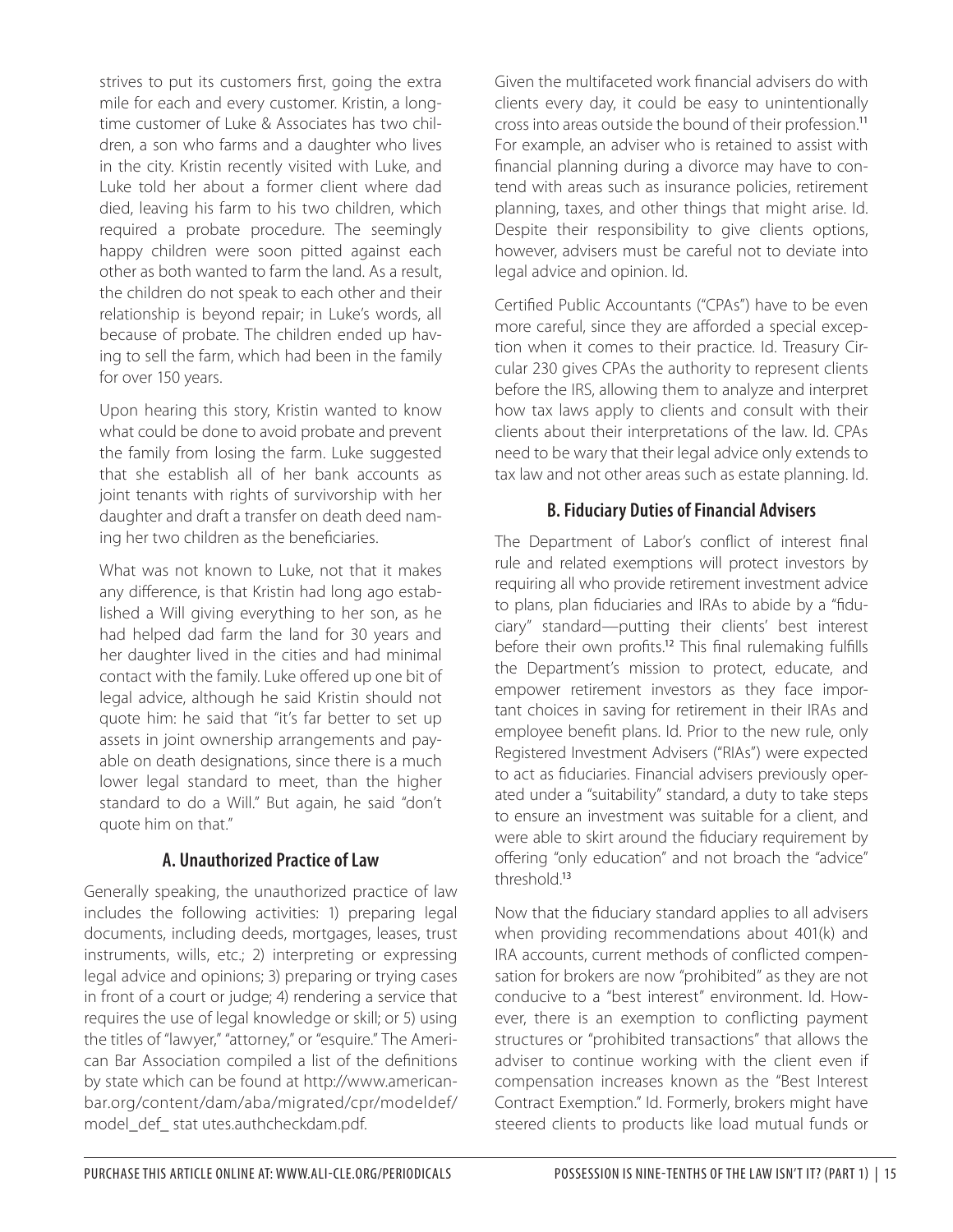annuities that rendered higher commissions after the sale, and since brokers were previously held to a "suitability" standard of care—not a fiduciary standard they were not required to offer the "best product," only a suitable one. Id.

There are ten things to consider about the new fiduciary rule<sup>14</sup>:

- 1. The new rule applies only to retirement accounts, not tax accounts. If you have taxable accounts with your adviser, he or she may not have to act as a fiduciary with respect to those accounts. If you have a traditional stockbroker with just a Series 7 license the "advice" they give need only be suitable. Plus, they can still get a commission on the sale of investments and insurance products in taxable accounts.
- 2. Advisers who are RIAs regulated by the SEC already have to act as fiduciaries, in the best interest of clients, with respect to investment accounts, including IRAs. And RIAs who give advice to 401(k) plan participants are already regulated by the Labor Department under a law commonly referred to as ERISA. The new rule extends ERISA to include retirement accounts other than employer-sponsored retirement plans, such as IRAs and Roth IRAs.
- 3. Advisers can still receive commissions on the sale of investment and insurance inside an IRA if they can demonstrate that the investment or insurance product is in the client's best interest. Be prepared to sign a lot of paperwork.
- 4. Investors should expect or require four things from their adviser: 1) affirm fiduciary status in their advisory agreement in writing, 2) estimate in writing all fees and expenses for the upcoming year and an accounting of the prior year's fees and expenses the client paid and the broker/adviser or firm received, 3) provide a list of conflicts and a written description of how conflicts are managed, and 4) affirm there will be no proprietary produces or principal trading.
- 5. Expect to see more no-load investments and products.
- 6. In some cases, advisers will charge more for their advice.
- 7. An adviser may "fire" their small retirement account clients.
- 8. Don't fret if there are fewer advisers serving investors after the rule is fully implemented. Going forward there will be a greater number of true advisers relying on better technology providing higher-quality advice.
- 9. Worst case scenario—short-term inconvenience.
- 10. Best case scenario—higher quality service.

### **C. SEC Regulatory Notice 17-11**

On March 30, 2017, the SEC issued Regulatory Notice 17-11, which adopts FINRA Rule 2165 (Financial Exploitation of Specified Adults) and amends FINRA Rule 4512.<sup>15</sup> The adoption of Rule 2165 and the amendment to Rule 4512 relating to financial exploitation of seniors will be effective February 5, 2018.

#### **1. FINRA Rule 4512**

The amendment to Rule 4512 requires advisers to make a reasonable effort to obtain the name and contact information of a trusted contact person. If the adviser believes their client is victim of financial exploitation they can contact the trusted person:

(a) Each member shall maintain the following information:

(1) for each account:

- (A) customer's name and residence;
- (B) whether customer is of legal age;

 (C) name(s) of the associated person(s), if any, responsible for the account, and if multiple individuals are assigned responsibility for the account, a record indicating the scope of their responsibilities with respect to the account, provided, however, that this requirement shall not apply to an institutional account;

 (D) signature of the partner, officer or manager denoting that the account has been accepted in accordance with the member's policies and procedures for acceptance of accounts;

 (E) if the customer is a corporation, partnership or other legal entity, the names of any persons authorized to transact business on behalf of the entity; and

 (F) subject to Supplementary Material .06, name of and contact information for a trusted contact person age 18 or older who may be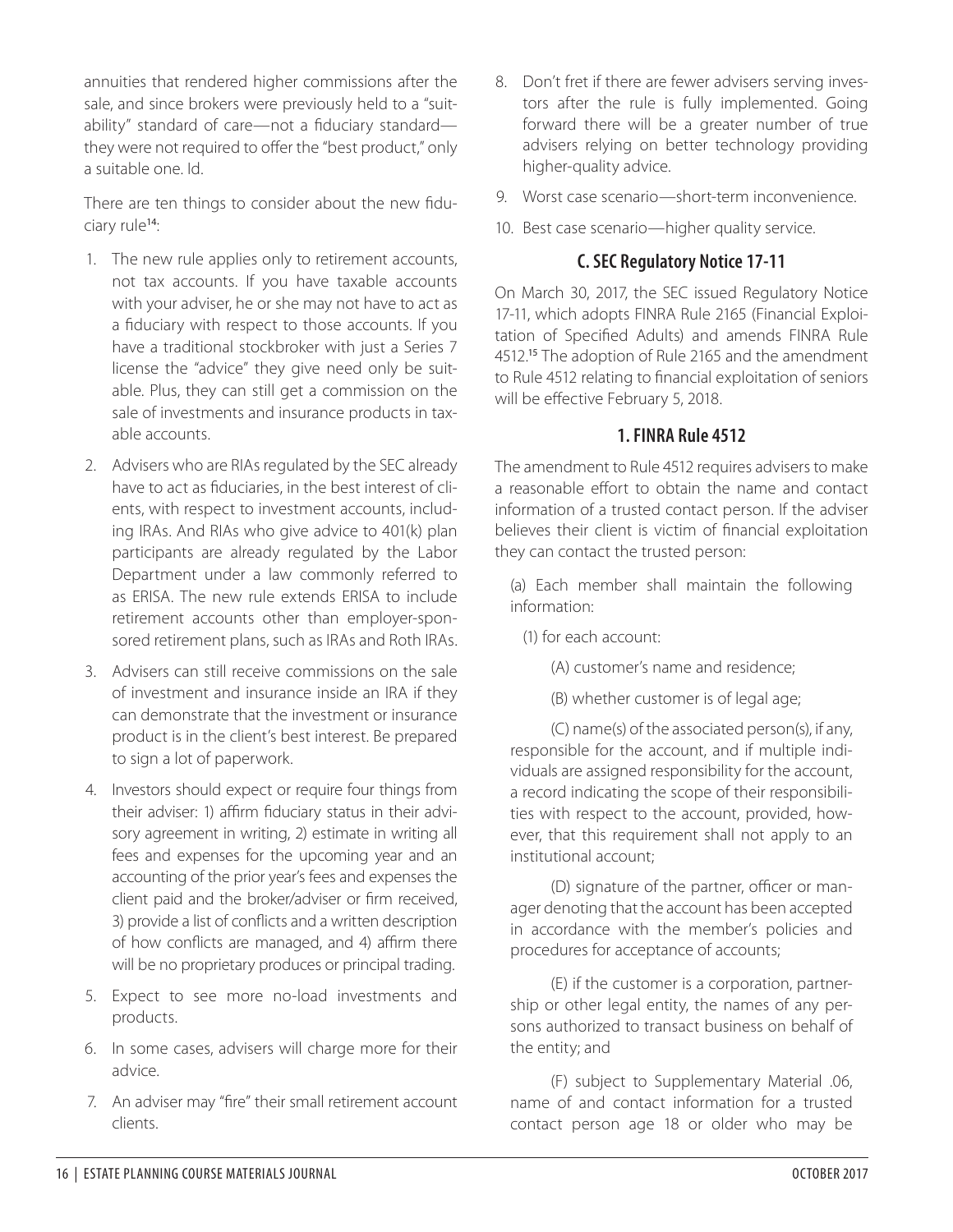contacted about the customer's account; provided, however, that this requirement shall not apply to an institutional account.

#### **2. FINRA Rule 2165**

Rule 2165 allows, but does not require, advisers to place a temporary hold on a disbursement of funds if they reasonably believe someone over the age of 65 is the victim of financial exploitation. The adviser is required to notify the contact person within two days of the temporary hold unless they believe this person is involved in the financial exploitation.

#### **(a) Definitions**

(1) For purposes of this Rule, the term "Specified Adult" shall mean: (A) a natural person age 65 and older; or (B) a natural person age 18 and older who the member reasonably believes has a mental or physical impairment that renders the individual unable to protect his or her own interests.

(2) For purposes of this Rule, the term "Account" shall mean any account of a member for which a Specified Adult has the authority to transact business.

(3) For purposes of this Rule, the term "Trusted Contact Person" shall mean the person who may be contacted about the Specified Adult's Account in accordance with Rule 4512.

(4) For purposes of this Rule, the term "financial exploitation" means:

(A) the wrongful or unauthorized taking, withholding, appropriation, or use of a Specified Adult's funds or securities; or

(B) any act or omission by a person, including through the use of a power of attorney, guardianship, or any other authority regarding a Specified Adult, to:

 (i) obtain control, through deception, intimidation or undue influence, over the Specified Adult's money, assets or property; or

 (ii) convert the Specified Adult's money, assets or property.

#### **(b) Temporary Hold on Disbursements**

(1) A member *may* place a temporary hold on a disbursement of funds or securities from the Account of a Specified Adult if:

(A) The member reasonably believes that financial exploitation of the Specified Adult has occurred, is occurring, has been attempted, or will be attempted; and

(B) The member, not later than two business days after the date that the member first placed the temporary hold on the disbursement of funds or securities, provides notification orally or in writing, which may be electronic, of the temporary hold and the reason for the temporary hold to:

 (i) all parties authorized to transact business on the Account, unless a party is unavailable or the member reasonably believes that the party has engaged, is engaged, or will engage in the financial exploitation of the Specified Adult; and

 (ii) the Trusted Contact Person(s), unless the Trusted Contact Person is unavailable or the member reasonably believes that the Trusted Contact Person(s) has engaged, is engaged, or will engage in the financial exploitation of the Specified Adult; and

(C) The member immediately initiates an internal review of the facts and circumstances that caused the member to reasonably believe that the financial exploitation of the Specified Adult has occurred, is occurring, has been attempted, or will be attempted.

(2) The temporary hold authorized by this Rule will expire not later than 15 business days after the date that the member first placed the temporary hold on the disbursement of funds or securities, unless otherwise terminated or extended by a state regulator or agency of competent jurisdiction or a court of competent jurisdiction, or extended pursuant to paragraph (b)(3) of this Rule.

(3) Provided that the member's internal review of the facts and circumstances under paragraph (b)(1)(C) of this Rule supports the member's reasonable belief that the financial exploitation of the Specified Adult has occurred, is occurring, has been attempted, or will be attempted, the temporary hold authorized by this Rule may be extended by the member for no longer than 10 business days following the date authorized by paragraph (b)(2) of this Rule, unless otherwise terminated or extended by a state regulator or agency of competent jurisdiction or a court of competent jurisdiction.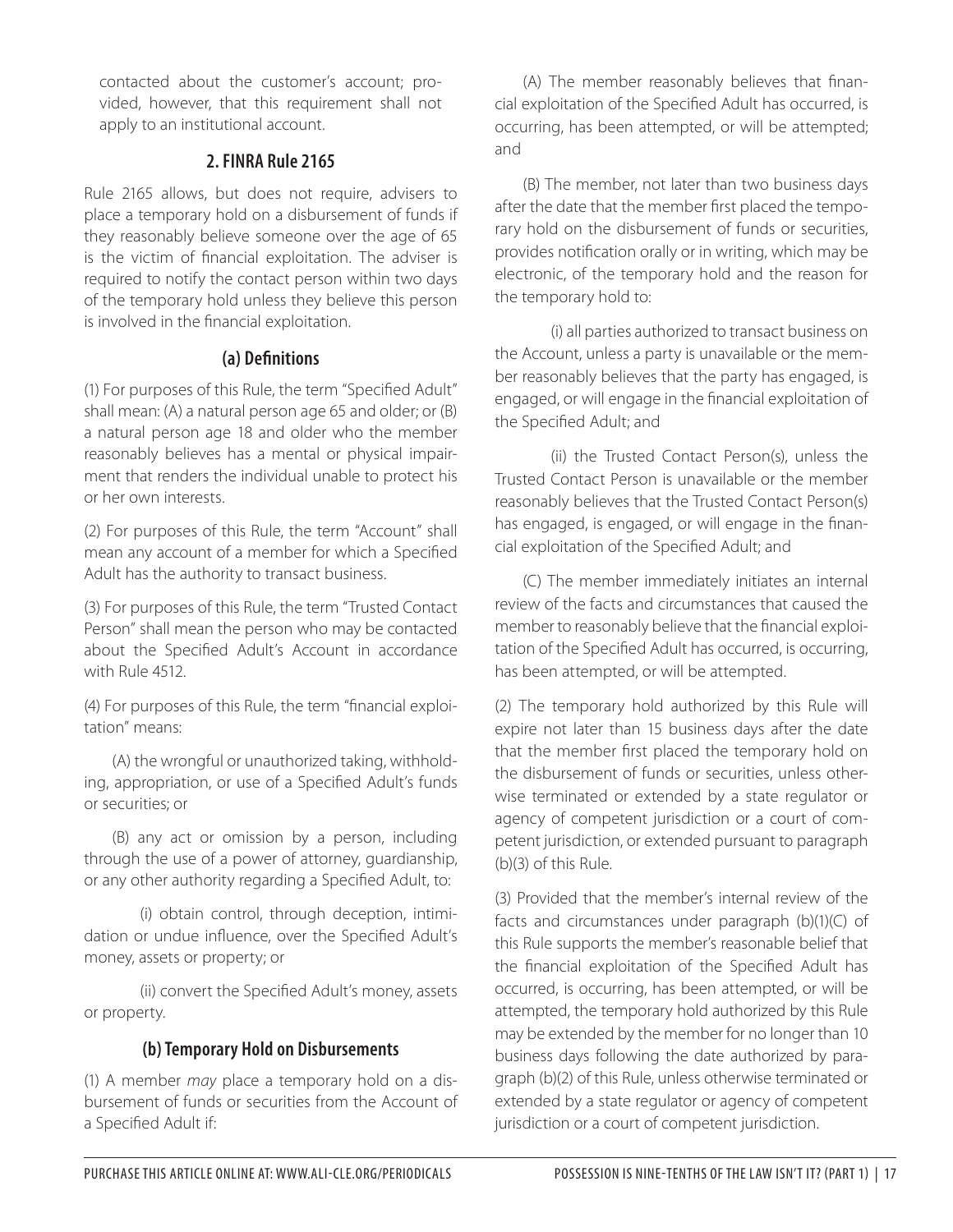#### **(c) Supervision**

(1) In addition to the general supervisory and recordkeeping requirements of Rules 3110, 3120, 3130, 3150, and Rule 4510 Series, a member relying on this Rule shall establish and maintain written supervisory procedures reasonably designed to achieve compliance with this Rule, including, but not limited to, procedures related to the identification, escalation and reporting of matters related to the financial exploitation of Specified Adults.

(2) A member's written supervisory procedures also shall identify the title of each person authorized to place, terminate or extend a temporary hold on behalf of the member pursuant to this Rule. Any such person shall be an associated person of the member who serves in a supervisory, compliance or legal capacity for the member.

#### **(d) Record Retention**

Members shall retain records related to compliance with this Rule, which shall be readily available to FINRA, upon request. The retained records shall include records of: 1) request(s) for disbursement that may constitute financial exploitation of a Specified Adult and the resulting temporary hold; 2) the finding of a reasonable belief that financial exploitation has occurred, is occurring, has been attempted, or will be attempted underlying the decision to place a temporary hold on a disbursement; 3) the name and title of the associated person that authorized the temporary hold on a disbursement; 4) notification(s) to the relevant parties pursuant to paragraph (b)(1)(B) of this Rule; and (5) the internal review of the facts and circumstances pursuant to paragraph (b)(1)(C) of this Rule.

### **VII. CLIENT JUST DIED OR IS INCAPACITATED; FAMILY MEMBERS OR CAREGIVERS ARE EMPTYING THE HOUSE**

#### **CASE STUDY: It Must Be Mine Because I Have It.**

Gordon has three children, Charlie, Adam, and Fulton. In late September, the three children helped Gordon move to a nursing home facility. They agree to go over to their father's house over Thanksgiving weekend when Charlie and Adam are back in town to clean the house before putting it up for sale.

The day before Thanksgiving, Charlie and Adam get into town and head over to their father's house to start cleaning. When they arrive they see the house has been completely emptied of all furniture and contents. Charlie and Adam are livid with Fulton for removing the contents of the home. When confronted, Fulton said he had earned the property after taking care of Gordon for the past five years.

The end of life for an elder can put family members, caregivers, and agents at odds with each other. Sometimes, these disagreements—even when well-intentioned—give rise to caregivers or family members emptying the house of the incapacitated or deceased elder. Notwithstanding the emotional pain family members may experience, this emptying can be tantamount to financial exploitation of the elder and probably necessitates the seeking of guardianship/conservatorship<sup>16</sup> to restore the items to the house or the elder's estate.

#### **A. Legitimate Emptying**

Remember that the emptying of the house may be appropriate in some circumstances. Generally, executors (or personal representatives) of estates are required to preserve the estate for distribution. Paul M. Coltoff et al., Duties and Liabilities of Representative in General, 34 C.J.S. Executors and Administrators § 274 (2015); see, e.g., In re Estate of Skelly, 725 N.Y.S.2d 666, 668 (N.Y. App. Div. 2001) (finding representative had not preserved the estate where his delay in probating the will resulted in vandalism and damage to property); In re Padezanin, 937 A.2d 475, 481 (Pa. Super. Ct. 2007) (citing Pa. Cons. Stat. Ann. § 3311) (providing that a representative may take possession of even real estate). In other words, theoretically, a representative emptying a house in order to provide for the safekeeping of the items in it could fall within this duty.

For living elders, similar authority is conferred to guardians. See, e.g., Colo. Rev. Stat. § 15-14-401(1)(a); Mass. Gen. Laws Ann. ch. 190B, § 5-423(a)(1); Mo. Stat. Ann. § 475.130(1). Further, an attorney-in-fact may also be authorized by the elder to manage and care for property such that emptying the house would be justified under the power of attorney agreement. See John A. Borron, Durable Power of Attorney, 3 Mo. Prac., Probate Forms Manual, Form 6.1 (2d ed. 2015). In short, some instances of emptying the house by these agents may be legitimate efforts to preserve the property by protecting it from vandalism or other dangers.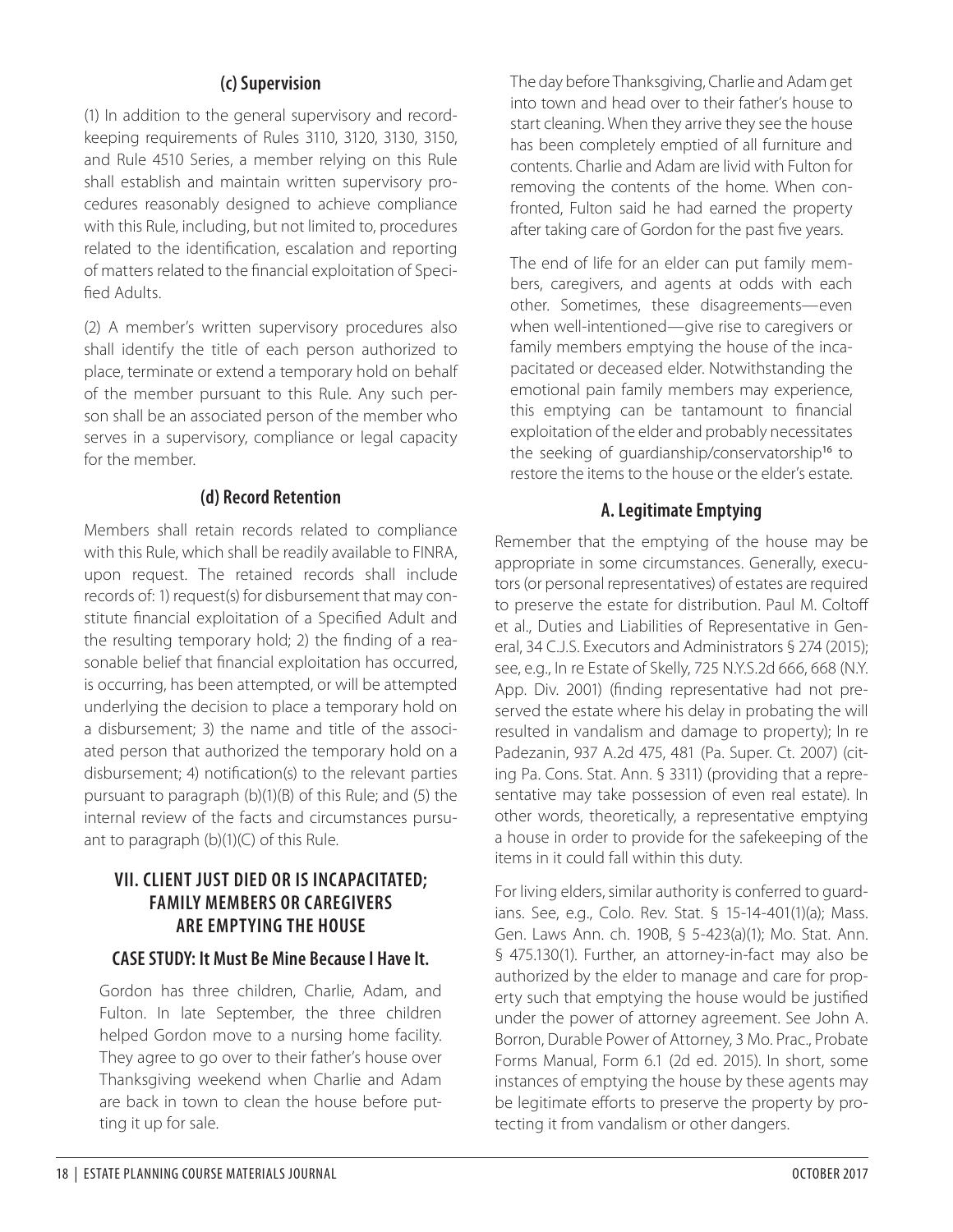## **B. Illegitimate Emptying**

However, there are significant issues when the family member bearing the authority to legitimately empty a house is not the one emptying the house. Indeed, the absence of authority by any family member to take possession of the property (i.e., the elder has become incapacitated and has no power of attorney agreement) does not justify the removal of this property as the property still belongs to the elder. Nonetheless, it is a common occurrence.

#### **1. Criminal and Administrative Penalties**

Just as undue influence can be shoehorned into theft as an "unlawful taking of property of another," so too can the removal of property from an elder's home. See, e.g., In re Michael C., No. F047924, 2005 WL 3471797, at \*1 (Cal. Ct. App. Dec. 20, 2005) (finding theft conviction appropriate where grandson had taken knife from his grandmother's residence). Beyond this, as stated in section one, the removal of property may also fall under the definition of financial exploitation if the incapacitated adult falls under the appropriate statutory definition. For example, Illinois defines financial exploitation as the "misappropriation of the assets or resources of an elderly person or a person with a disability contrary to law, including . . . misappropriation of assets or resources by . . . conversion." 755 Ill. Comp. Stat. § 5/2-6.2.

Meanwhile, other states, like Alabama, vaguely determine "financial exploitation" in their criminal codes based on the value of "property taken." See Ala. Code § 13A-6-195(a). In fact, 36 states have statutes that criminalize financial exploitation. Hansen et al., supra. Likewise, a majority of states have adult protective services laws providing civil penalties where there was an "illegal, attempted illegal, or unlawful use of a vulnerable adult's property, assets, or funds" or where such illegal conduct was an "immoral" use of the elder's assets. Id. The exact definitions and penalties among states vary, but the general theme is that these financial exploitation statutes (whether criminal or civil) are broad enough to include removal of property from the home, even where the definition of theft might fall short.

#### **2. Guardianship Proceedings**

Because guardians are required to protect and preserve property of an incapacitated individual, a concerned family member should consider petitioning for guardianship of the elder when such "self-help" occurs. Because theft can happen quickly, emergency

guardianship may be more appropriate. See, e.g., Ky. Rev. Stat. § 387.740(1) (authorizing an emergency appointment of a guardian or conservator where "it appears that there is danger of . . . damage or dissipation to his property if immediate action is not taken."). This quick action can stop the exploitation from occurring by granting a concerned family member the authority to take possession of the property.

Lastly, as a reminder, financial exploitation is often carried out by guardians or those with authority. See supra, Part I.B. In other words, the emptying of the house by the attorney-in-fact, the guardian, or the personal representative may in fact be illegitimate. In this instance, a petition to remove the guardian would be appropriate. Fla. Stat. § 744.474(1)(c) (providing removal is appropriate where guardian has abused his power). When that removal occurs, the original guardian is required to transfer the property in his care over to the new guardian. See, e.g., Fla. Prob. Rules, R. 5.660(c). In short, these guardianship proceedings, together with the above criminal and administrative proceedings, can help stop the illegitimate removal of property and possibly even reverse it.

# **VIII. TRANSACTIONAL ATTORNEYS HANDLING CASES THAT REQUIRE A LITIGATOR CASE STUDY: Generous "Gift" to**

#### **Decedent's "Best Friend."**

You are representing the personal representative of the estate, Mr. Joe Fabeetz, and it is a somewhat complicated matter. Joe Fabeetz's father died without a Will, and died owning significant rare and expensive art, interests in a number of different businesses, some of which were minority interests, real estate in his own name, vehicles and precious metals that are the subject of a number of competing claims of both friends and family.

As part of this, you realize that the Joe Fabeetz's father also had a habit of lending money, and in fact had lent nearly \$500,000 to his "best friend." Because Joe Fabeetz's father died rather unexpectedly, and because he was dealing with a friend, the documentation evidencing the loan is skimpy at best.

The decedent's "best friend" refuses to return any of the money claiming it was not a loan. The estate, clearly believing that it is a loan, commences a suit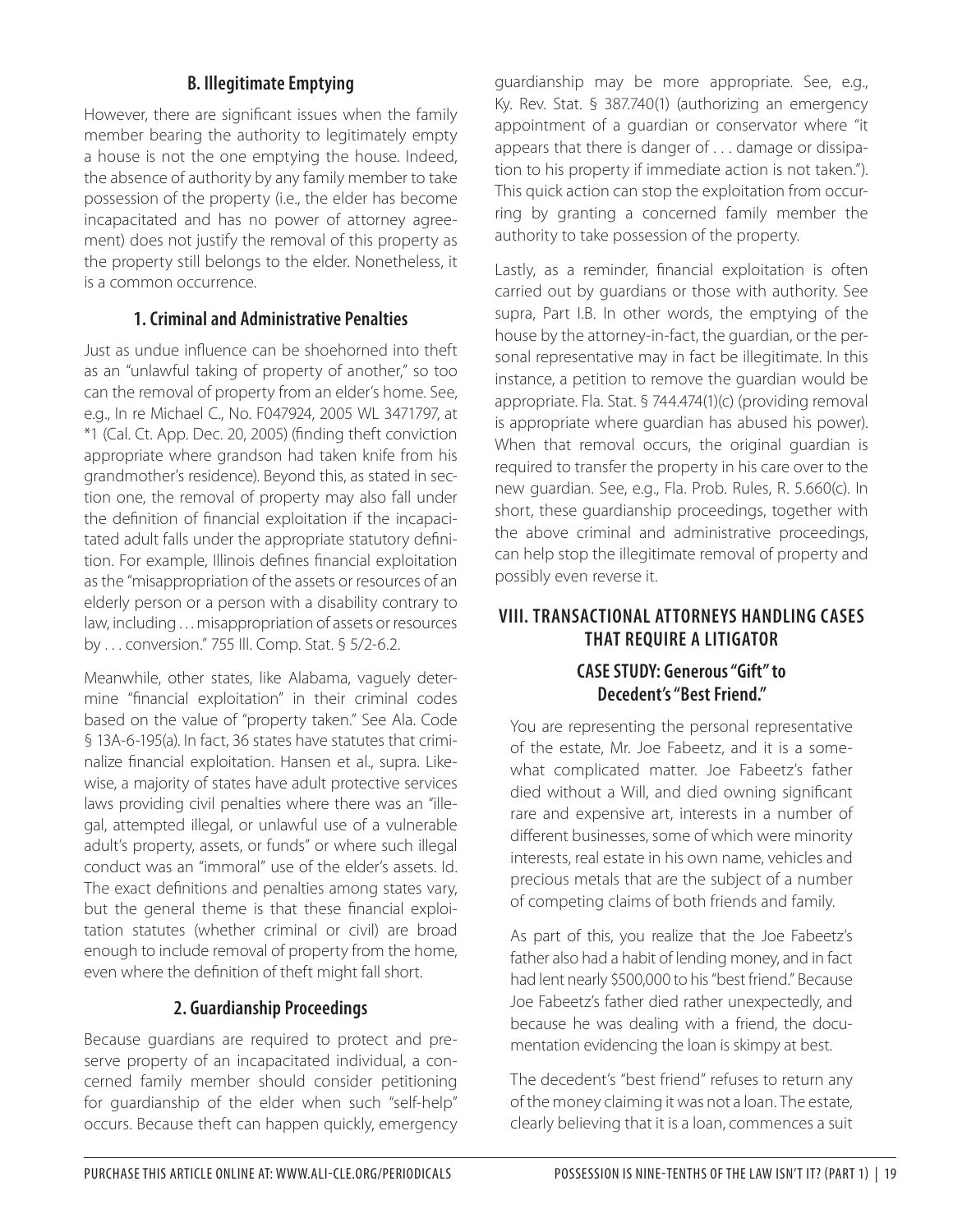on behalf of the estate against the decedent's friend to collect the money.

The case is venued in probate court, and the attorney defending the case for borrower defends it in probate court without having actual knowledge of the policies and procedures for litigating in probate court. It becomes clear that he is a transactional probate lawyer, and really well outside of his comfort zone. This results in incomplete discovery, failure to follow procedural rules, failure to timely file required probate notices, and greatly hampers your ability to resolve what you now litigation process has resulted in significant unnecessary fees and costs to the estate.

#### **A. Options**

#### **1. Follow Case Through to the End**

Move forward with the discovery obtained and make the best argument with the evidence available.

#### **2. Motion for Sanctions**

If, after notice and a reasonable opportunity to respond, the court determines that Rule 11(b) has been violated, the court may impose an appropriate sanction on any attorney, law firm, or party that violated the rule or is responsible for the violation. Absent exceptional circumstances, a law firm must be held jointly responsible for a violation committed by its partner, associate, or employee. Fed. R. Civ. P. 11 (c)(1).

Rule 11(b) states:

By presenting to the court a pleading, written motion, or other paper—whether by signing, filing, submitting, or later advocating it—an attorney or unrepresented party certifies that to the best of the person's knowledge, information, and belief, formed after an inquiry reasonable under the circumstances:

- 1. It is not being presented for any improper purpose, such as to harass, cause unnecessary delay, or needlessly increase the cost of litigation;
- 2. The claims, defenses, and other legal contentions are warranted by existing law or by a nonfrivolous argument for extending, modifying, or reversing existing law or for establishing new law;
- 3. The factual contentions have evidentiary support or, if specifically so identified, will likely have

evidentiary support after a reasonable opportunity for further investigation or discovery; and

4. The denials of factual contentions are warranted on the evidence or, if specifically so identified, are reasonably based on belief or a lack of information.

A motion for sanctions must be made separately from any other motion and must describe the specific conduct that allegedly violates. Id. at (c)(2).

## **3. Bring in a Neutral Third Party**

Bringing in a neutral third party is often more efficient in terms of time and cost than litigation.

#### **a. Mediation**

Mediation is effective when opposing counsel have an amicable relationship and are open to negotiation. Mediation is not legally binding, and any settlement reached is an agreement between the parties.

#### **b. Arbitration**

Arbitration is more formal than mediation and the final decision may be binding or non-binding.

### **4. Have a Candid Conversation with Counsel**

Opposing counsel likely knew that previous counsel was out of their comfort zone and made mistakes that even an attorney with minor litigation experience would avoid. Correcting the errors made by previous counsel may be as simple as having a conversation with opposing counsel. As mentioned previously, clients are best served when opposing counsel is professional and opposing counsel may make extend a courtesy by allowing further discovery or correct any other mistakes made by previous counsel.

#### **B. Competence**

MRPC 1.1 states:

A lawyer shall provide competent representation to a client. Competent representation requires the legal knowledge, skill, thoroughness and preparation reasonably necessary for the representation.

Comment [1]: In determining whether a lawyer employs the requisite knowledge and skill in a particular matter, the relevant factors include the relative complexity and specialized nature of the matter, the lawyer's general experience, the lawyer's training and experience in the field in question, the preparation and study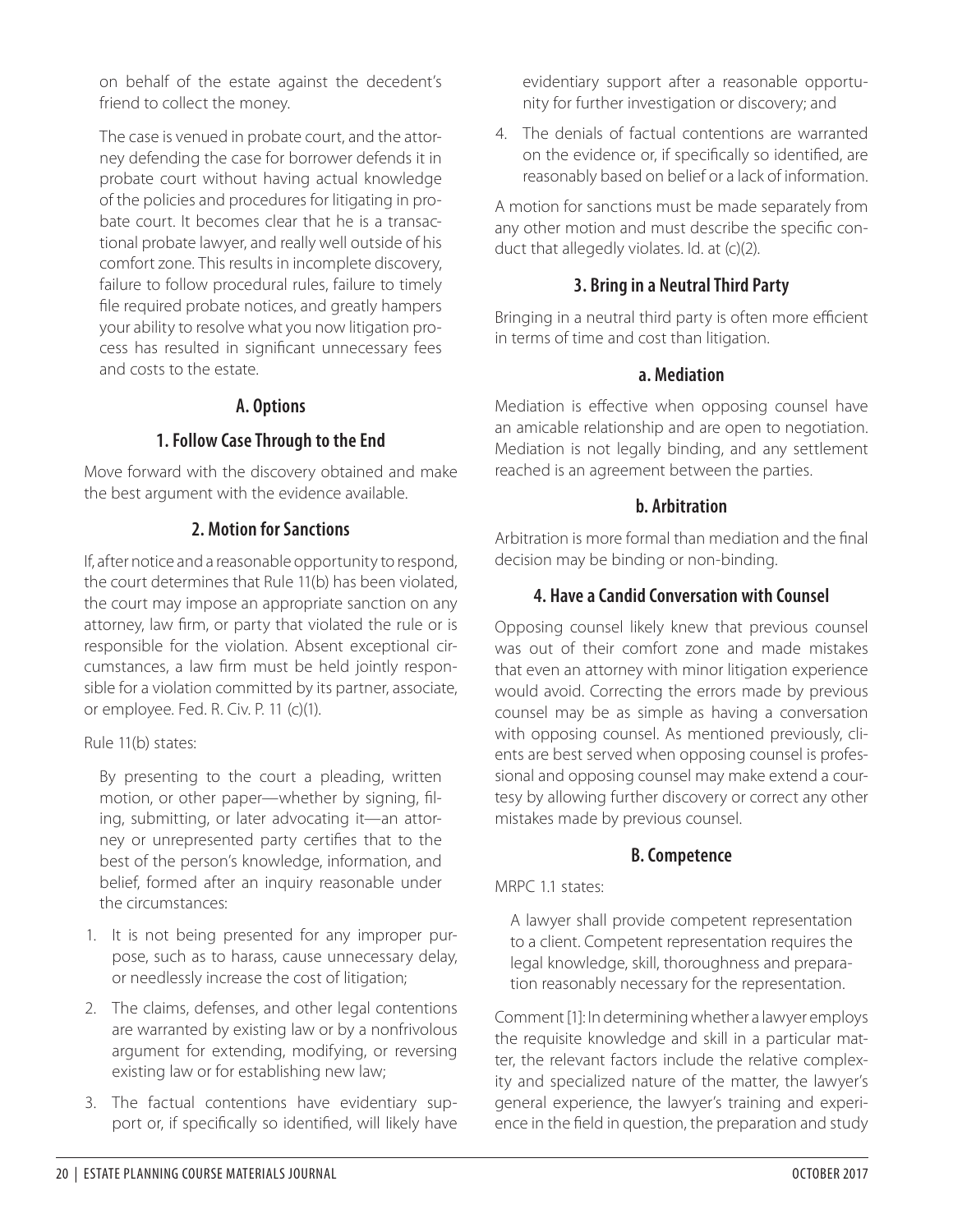the lawyer is able to give the matter and whether it is feasible to refer the matter to, or associate or consult with, a lawyer of established competence in the field in question. In many instances, the required proficiency is that of a general practitioner. Expertise in a particular field of law may be required in some circumstances.

## **C. Legal Malpractice**

#### **1. Elements**

In general, to prove a legal malpractice claim, the client must establish that: 1) the existence of an attorneyclient relationship; 2) a breach of duty by the attorney; 3) damage to the client; and 4) the damages were the proximate result of the attorney's breach. Ryan Contracting Co. v. O'Neill & Murphy, LLP, 883 N.W.2d 236, 242 (Minn. 2016)

# **2. Damages Occur Upon Signing of Documents**

Security Bank & Trust Company v. Larkin, Hoffman, Daly & Lindgren, Ltd., 2017 WL 2063013 (Minn. Ct. App. 2017):

In 2009, decedent Gordon Savoie sought estate-planning assistance from respondent law firm Larkin, Hoffman, Daly & Lindgren, who drafted a revocable trust and will for Savoie. The trust directed that approximately 45 percent of the undistributed estate be distributed to a beneficiary who was more than 37.5 years younger than Savoie, but did not contain a provision for a generation-skipping trust or other mechanism for avoiding a generation-skipping tax.

After Savoie's death, appellant Security Bank & Trust commenced a malpractice action against Larkin Hoffman alleging that because Larkin Hoffman failed to advise Savoie of the tax implications of a generationskipping tax, he missed opportunities to provide for alternative estate dispositions to avoid the tax, such as using sophisticated estate planning techniques to reduce the size of his estate, or arranging a different tax-payment methodology to shift the burden of the generation-skipping tax and as a result of Larkin Hoffman's negligence, the estate had been required to pay approximately \$1.654 million in generation-skipping transfer taxes.

Larkin Hoffman moved for judgment on the pleadings arguing the bank lacked standing to pursue a malpractice action because no damages had occurred before Savoie's death, so that no cause of action for legal malpractice accrued during his lifetime, and therefore no cause of action existed to which the personal representative might succeed.

The district court dismissed the matter on the pleadings concluding that the bank lacked standing to sue as personal representative because: 1) any cause of action for malpractice based on the failure to advise Savoie about the possibility of a generation-skipping tax on his estate did not cause compensable damage before his death; so that 2) no malpractice action accrued before he died; and 3) a cause of action for legal malpractice that does not accrue before death does not survive. Security Bank appealed.

Pursuant to Minnesota Probate Code, "Except as to proceedings which do not survive the death of the decedent, a personal representative of a decedent domiciled in this state at death has the same standing to sue and be sued . . . as the decedent had immediately prior to death." Minn. Stat. § 524.3-703(c). Under the survival statute, a personal representative may generally maintain a suit for legal malpractice against the decedent's lawyer. Prof'l Fiduciary, Inc. v. Silverman, 713 N.W.2d 67, 71 (Minn. App. 2006), review denied (Minn. July 19, 2006).

The Minnesota Supreme Court has noted, different jurisdictions have articulated three alternative thresholds for determining when a cause of action for malpractice accrues: 1) under the traditional "occurrence" rule, which assumes that nominal damages occur, the cause of action accrues, and the statute of limitations starts to run, at the time of the negligent act; 2) the "discovery" rule, under which the cause of action accrues when the plaintiff knew or should have known of the injury; and (3) the "damage" rule, under which the cause of action accrues "when 'some damage has occurred as a result of the alleged malpractice.' " Antone v. Mirviss, 720 N.W.2d 331, 335-36 (Minn. 2006) (quoting Herrmann v. McMenomy & Severson, 590 N.W.2d 641, 643 (Minn. 1999)). Minnesota adheres to the rule requiring "some damage" to occur for a cause of action to accrue. Id. at 338. Dalton, 280 Minn. at 154, 158 N.W.2d at 585 (quotation omitted).

On appeal, the Minnesota Court of Appeals concluded that because Savoie incurred "some damage" at the time that he signed the will and trust, he had a cause of action for legal malpractice that accrued at that time based on the advice given to him by his attorneys. And after his death, that cause of action survived to the personal representative of his estate by operation of the survival statute. See Minn. Stat. § 524.3-703(c).